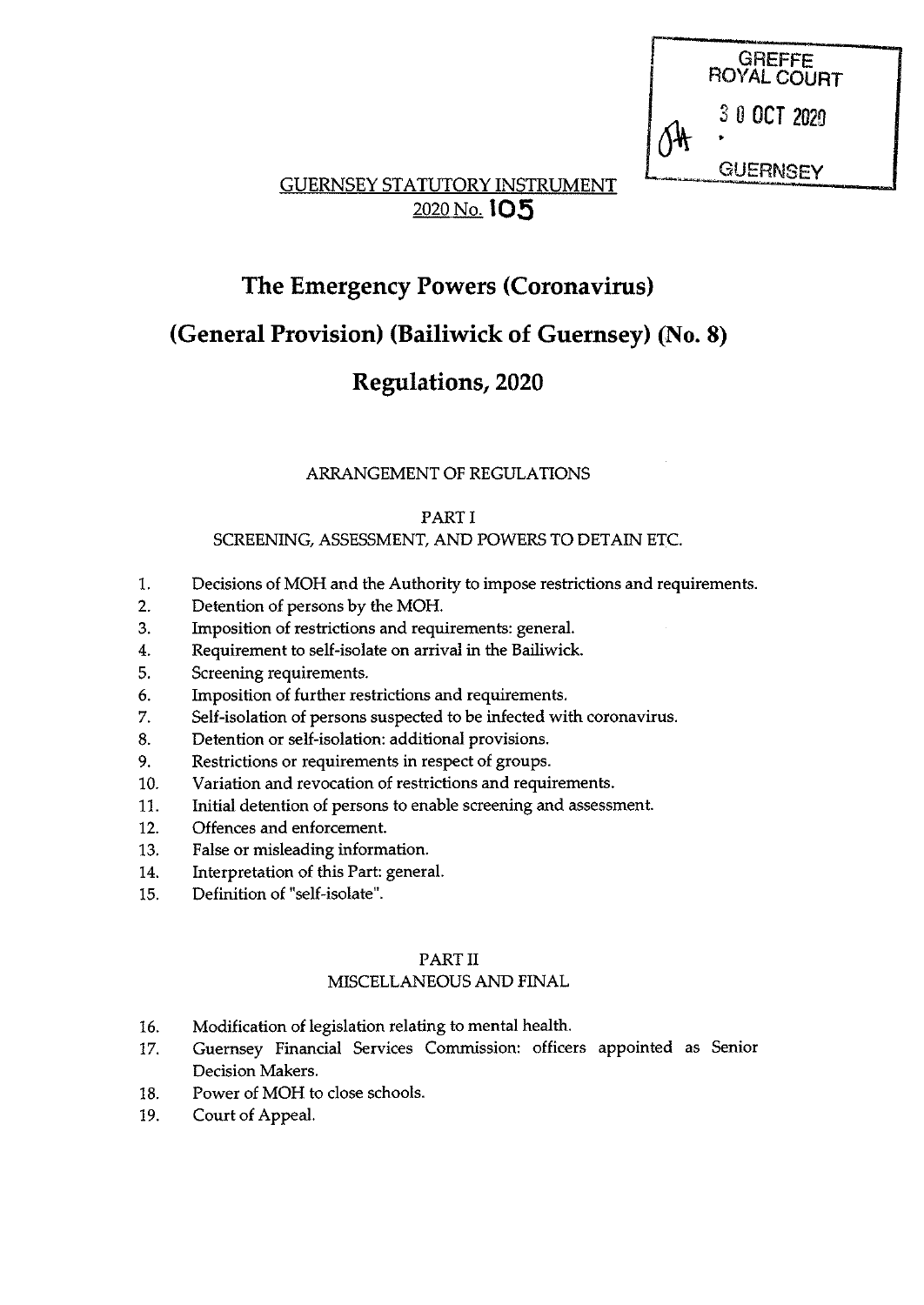- 20. Offences by legal persons and unincorporated bodies.
- 21. Revocation and savings.
- 22. Interpretation: general.
- 23. Citation.
- 24. Extent.
- 25. Commencement.

SCHEDULE: Modification of legislation relating to mental health.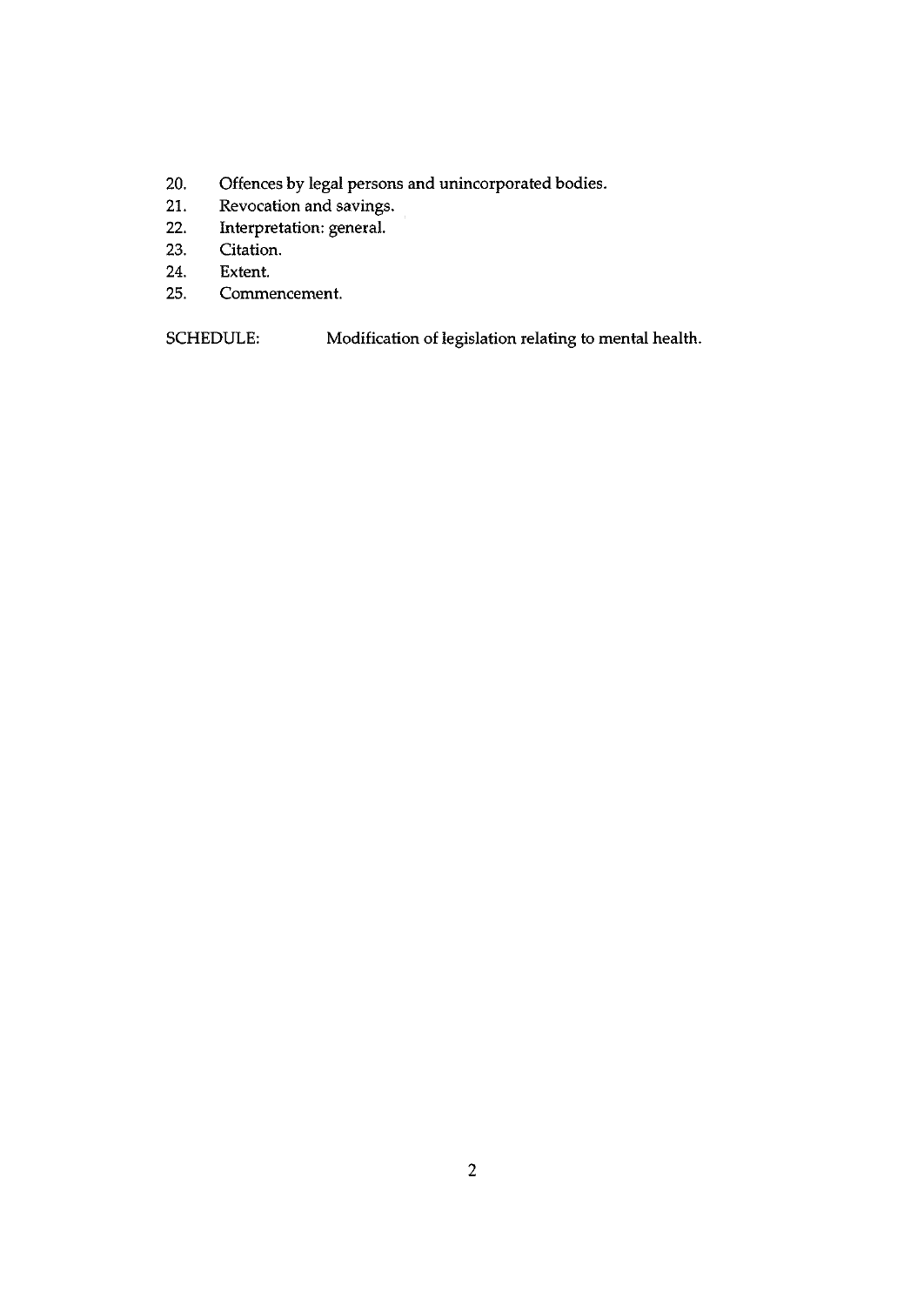# The Emergency Powers (Coronavirus) (General Provision) (Bailiwick of Guernsey) (No. 8) Regulations, 2020

| Made                   | 29 <sup>th</sup> October, 2020 |
|------------------------|--------------------------------|
| Coming into operation  | 30 <sup>th</sup> October, 2020 |
| Laid before the States | . 2020                         |

WHEREAS there are one or more persons within the Bailiwick, or who may enter the Bailiwick, who may be infected with Severe Acute Respiratory Syndrome Coronavirus 2, resulting in the occurrence of an emergency within the meaning of the Civil Contingencies (Bailiwick of Guernsey) Law, 2012<sup>a</sup>;

AND WHEREAS one or more persons within the Bailiwick have died after being infected with Severe Acute Respiratory Syndrome Coronavirus 2;

AND WHEREAS the Civil Contingencies Authority ("the Authority") (having consulted the Medical Officer of Health in respect of the risk to public health created thereby and by the spread of Severe Acute Respiratory Syndrome Coronavirus 2, the virus causing the disease COVID-19, and in respect of the measures necessary to prevent or slow the spread of infection) is satisfied that the conditions set out in section 13 of the Law are satisfied, and that the following regulations contain only provisions

<sup>&</sup>lt;sup>a</sup> Order in Council No. XIV of 2012; amended by Ordinance No. IX of 2016; and No. II of 2017.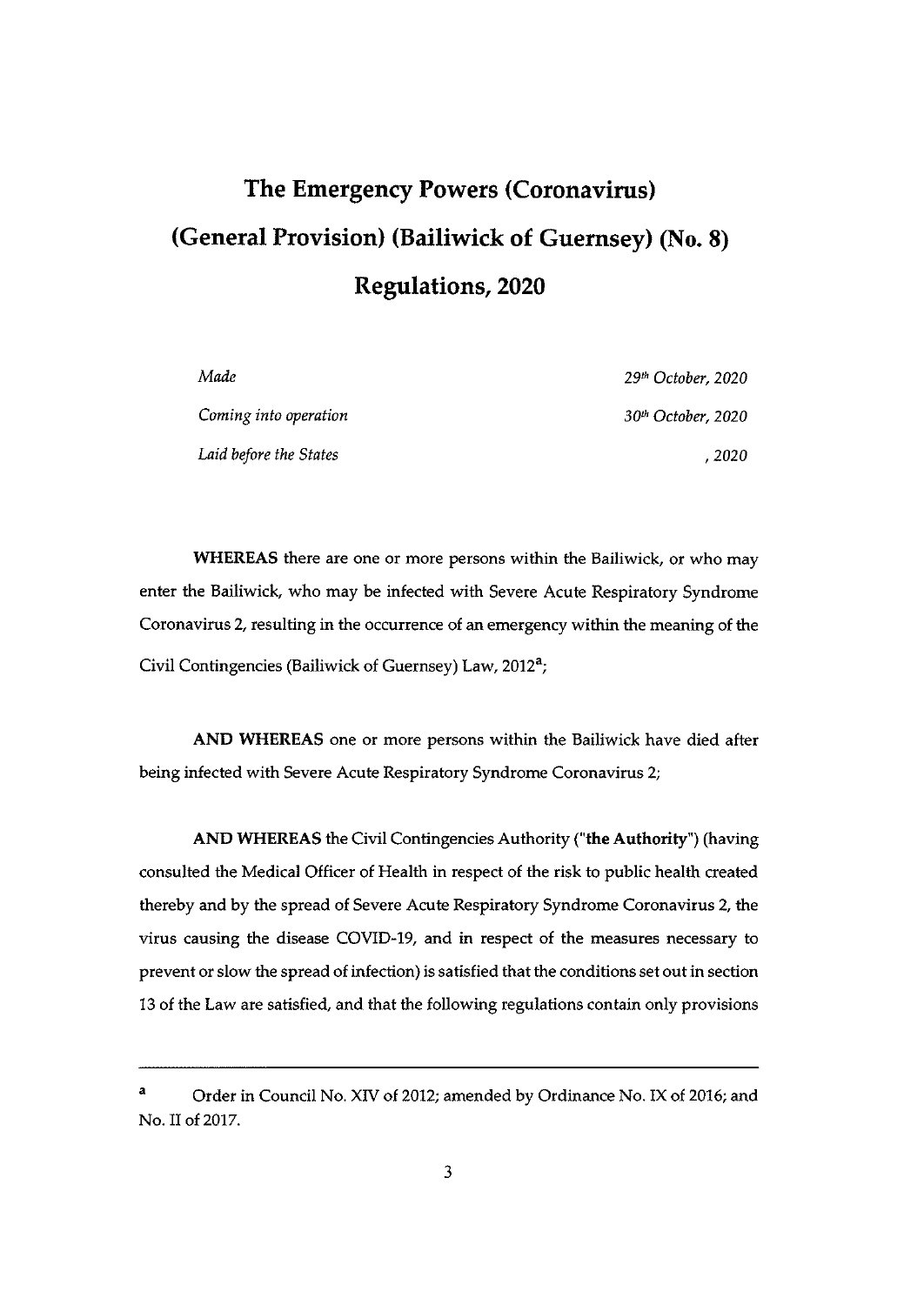which are appropriate for and proportionate to the purpose of preventing, controlling or mitigating the emergency referred to above;

AND WHEREAS the Authority is satisfied that the effect of the following regulations is in due proportion to that emergency, and that they are compatible with the Convention rights within the meaning of section <sup>1</sup> of the Human Rights (Bailiwick of Guernsey) Law,  $2000<sup>b</sup>$ ;

NOW THEREFORE THE AUTHORITY, in exercise of the powers conferred upon it by sections 12(1), 14 and 19 of the Law, and of all other powers enabling them in that behalf, hereby makes the following regulations: —

#### PART I

#### SCREENING, ASSESSMENT, AND POWERS TO DETAIN ETC.

#### Decisions of MOH and the Authority to impose restrictions and requirements.

1. (1) Subject to paragraph (3), the Medical Officer of Health ("the MOH") may not impose a restriction or requirement under this Part unless the MOH has sought the advice of Her Majesty's Procureur in relation to the appropriateness and proportionality of the proposed requirement or restriction, and has taken account of that advice.

(2) Subject to paragraph (3), the Civil Contingencies Authority ("the Authority") may not impose a requirement under regulation 4(3) or vary a requirement under regulation 4(4) unless the Authority has sought the advice of the

b Order in Council No. XIV of 2000; amended by No. I of 2005; Ordinance No. XXXVII of 2001; No. XXXIII of 2003; No. XX of 2015; No. IX of 2016; No. XXVI of 2018; and G.S.I. No. 27 of 2006.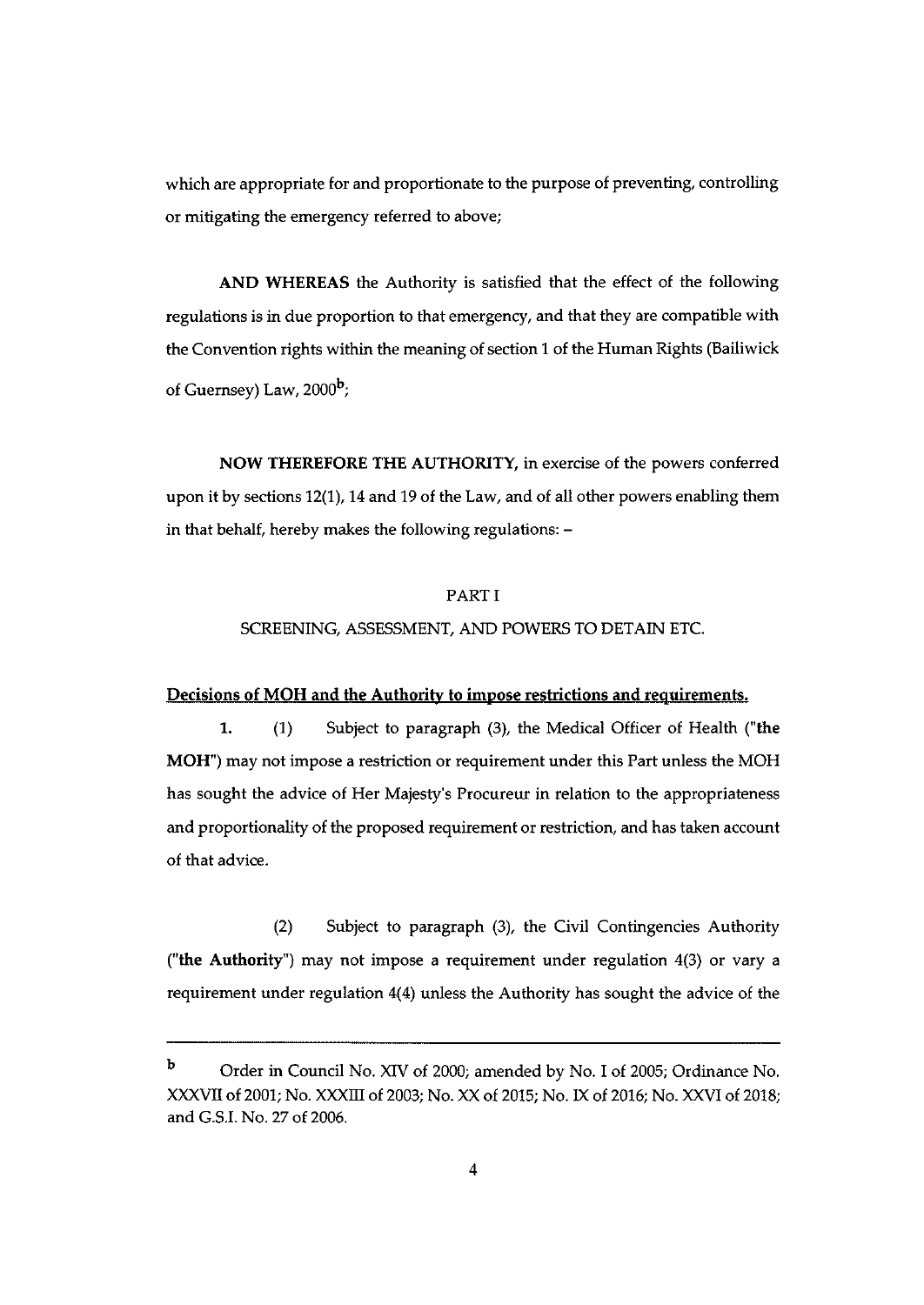MOH in relation to the appropriateness of the proposed requirement or variation and has taken account of that advice.

(3) Neither the requirement in paragraph (1) nor the requirement in paragraph (2) applies where the MOH or the Authority (as the case may be) considers that, in all the circumstances, it would be impracticable to comply with it.

(4) Where the MOH imposes a restriction or requirement under these Regulations without seeking the advice of Her Majesty's Procureur, in reliance on paragraph (3), the MOH shall, as soon as reasonably practicable, give notice that he or she has done so to Her Majesty's Procureur.

(5) Where the Authority imposes a requirement under regulation 4(3) or varies a requirement under regulation 4(4) without seeking the advice of the MOH, in reliance on paragraph (3), the Authority shall, as soon as reasonably practicable, give notice that it has done so to the MOH.

## Detention of persons by the MOH.

2. (1) This regulation applies where the MOH has reasonable grounds to believe that a person ("P") —

- (a) is, or may be, infected or contaminated with, or is suspected or confirmed to be suffering from, coronavirus, and there is a risk that P might infect or contaminate others, or
- (b) has arrived in the Bailiwick by air or sea and has left an infected area within the 14 day period immediately preceding the date of P's arrival in the Bailiwick.

5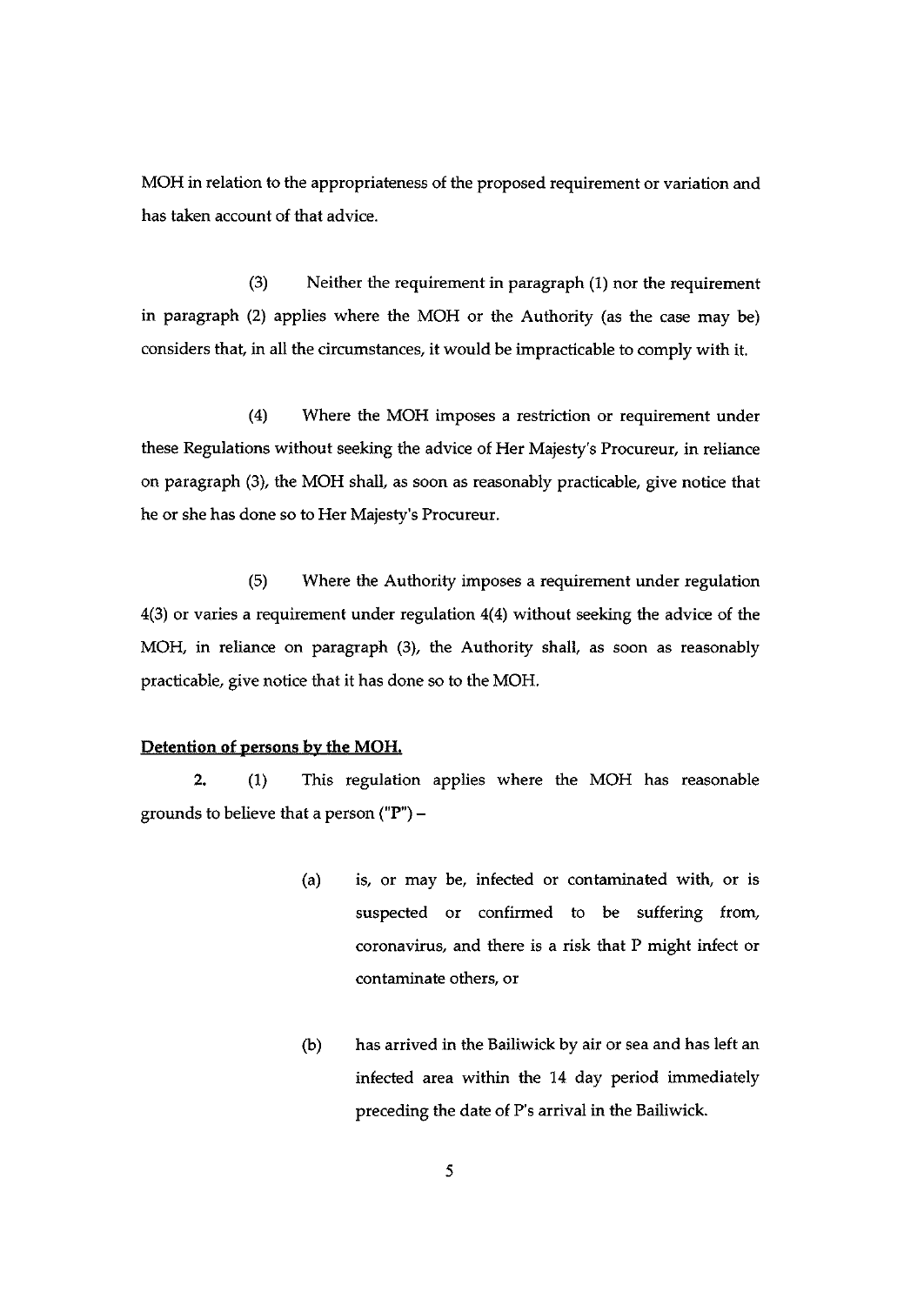(2) Where paragraph  $(1)(a)$  or (b) is met in relation to P, the MOH may, for the purposes of screening, assessment or the imposition of any restriction or requirement under regulation 3, impose on P a requirement to be detained until the later of—

- (a) the end of the period of 48 hours beginning with the time from which P's detention under this regulation begins,
- (b) such time as any screening requirements imposed on or in relation to P under regulation 3 have been complied with and the assessment referred to in that regulation carried out in relation to P.

#### Imposition of restrictions and requirements: general.

3. (1) Where regulation 2(1)(a) or (b) is met in relation to a person ("P"), the MOH may  $-$ 

- (a) (orally or in writing) impose on or in relation to P one or more screening requirements to inform an assessment by the MOH of whether P presents, or could present, a risk of infecting or contaminating others,
- (b) carry out such an assessment in relation to P, and
- (c) following such an assessment, (orally or in writing) impose on or in relation to P any other restriction or requirement which the MOH considers necessary for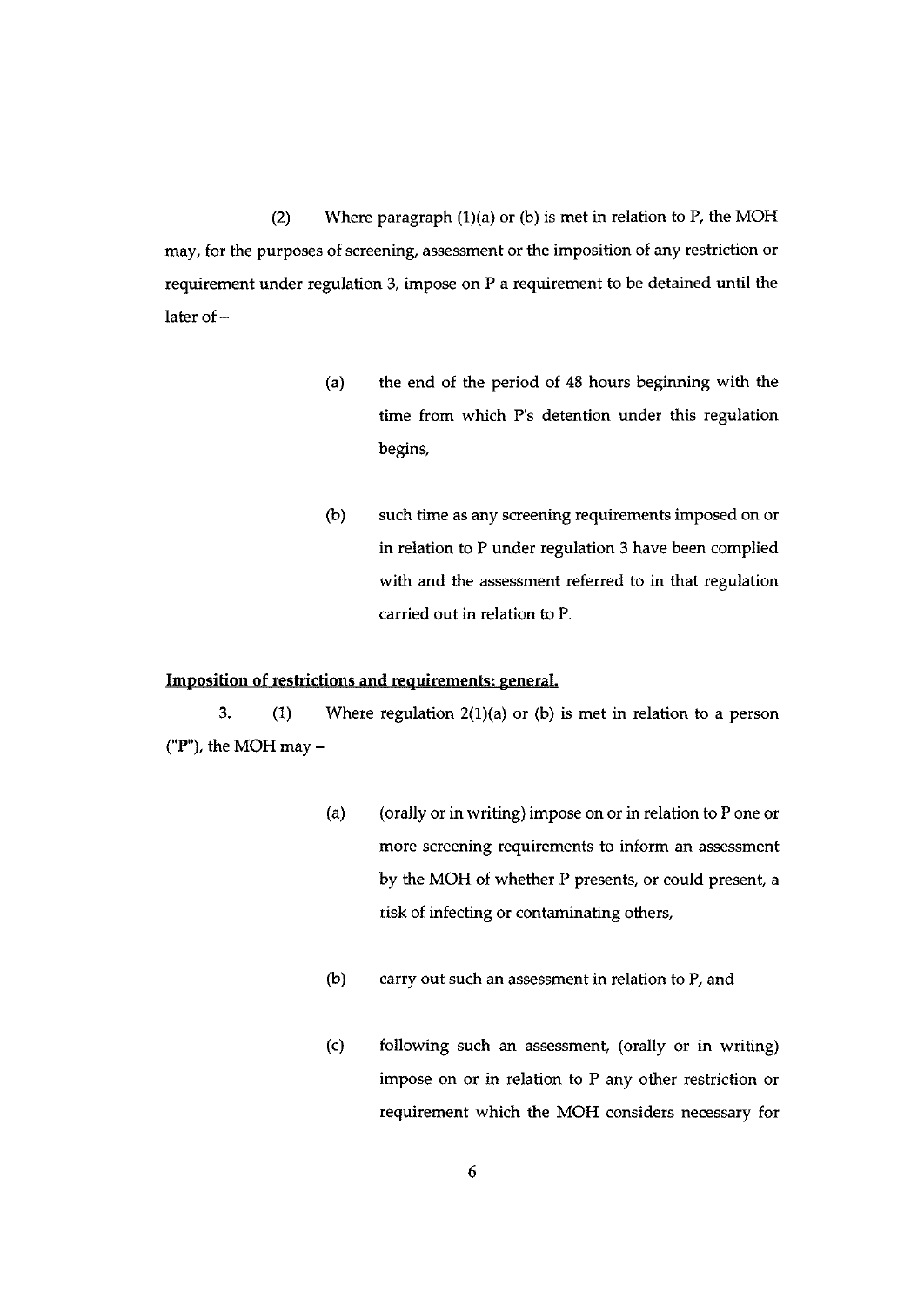the purposes of removing or reducing the risk referred to in subparagraph (a), including (without limitation) the restrictions or requirements set out in paragraph (2).

- (2) The restrictions or requirements are
	- (a) that P submit to medical examination,
	- (b) that P be removed to a hospital or other suitable establishment,
	- (c) that P be detained in a hospital or other suitable establishment,
	- (d) that P self-isolate,
	- (e) that P be disinfected or decontaminated,
	- (f) that P wear protective clothing,
	- (g) that P provide information or answer questions about P's health or other circumstances,
	- (h) that P's health be monitored and the results reported,
	- (i) that P attend training or advice sessions on how to reduce the risk of infecting or contaminating others,
	- $(i)$  that P be subject to restrictions on where P goes or with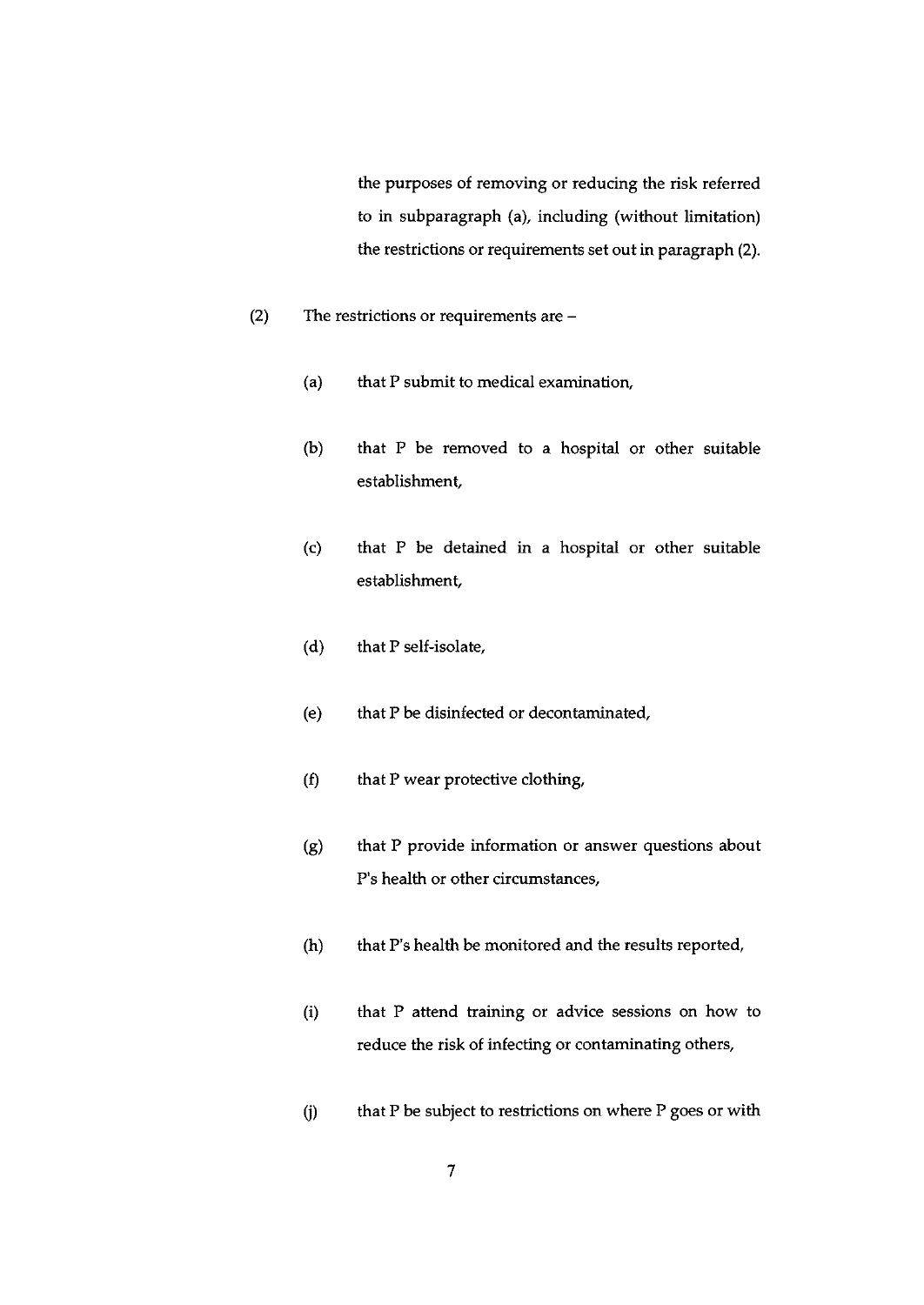whom P has contact,

(k) that P abstain from working or trading.

(3) A restriction or requirement imposed under paragraph (1) may be varied by the MOH orally or in writing.

(4) Neither paragraph (1) nor regulation 4 affects the exercise of any powers under regulation 8; and nothing in this regulation (or in any other provision in these Regulations) affects the MOH's powers under any other enactment.

(5) In this regulation and regulation 4, a power to vary a requirement or restriction includes a power to revoke it.

#### Requirement to self-isolate on arrival in the Bailiwick.

4. (1) A person who has arrived in the Bailiwick by air or sea and who has left an infected area within the 14 day period immediately preceding the date of his or her arrival in the Bailiwick must self-isolate for 14 days.

(2) On arrival in the Bailiwick from any place outside the Bailiwick, a person must, if required -

> (a) answer any question put to him or her by a relevant officer relating to his or her travel, and the travel of any child travelling with that person, during the 14 day period immediately preceding the date of his or her arrival in the Bailiwick,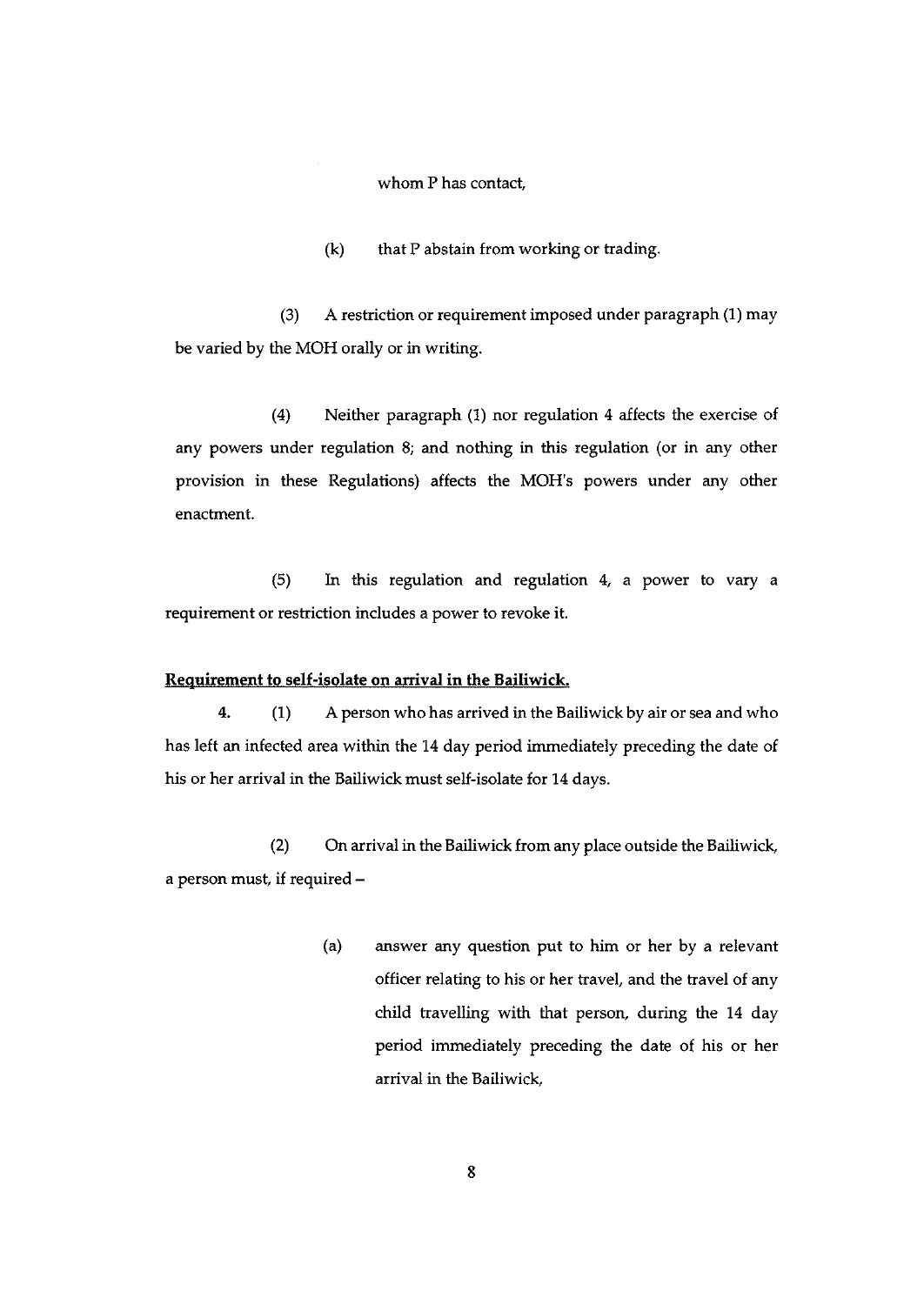- (b) provide any travel document specified by a relevant officer relating to that person, or a child travelling with that person, for inspection, and
- (c) answer any question put to him or her by a relevant officer relating to that travel document.

(3) The Authority may, by publication on the relevant States of Guernsey website, impose a requirement that any person who has arrived in one Island in the Bailiwick from another Island in the Bailiwick must self-isolate for 14 days.

(4) The requirement to self-isolate under paragraph (1) and a requirement to self-isolate imposed under paragraph (3) may be varied —

- (a) by the MOH in relation to a particular case, orally or in writing,
- (b) by the Authority in relation to one or more categories of case, or in relation to all cases, by publication on the relevant States of Guernsey website.

(5) The powers of the MOH and the Authority under paragraph (4) to vary the requirement under paragraph (1) or a requirement imposed under paragraph (3) include (but are not limited to) powers to —

- (a) specify exceptions to the requirement to self-isolate, and
- (b) shorten the duration of the requirement to self-isolate,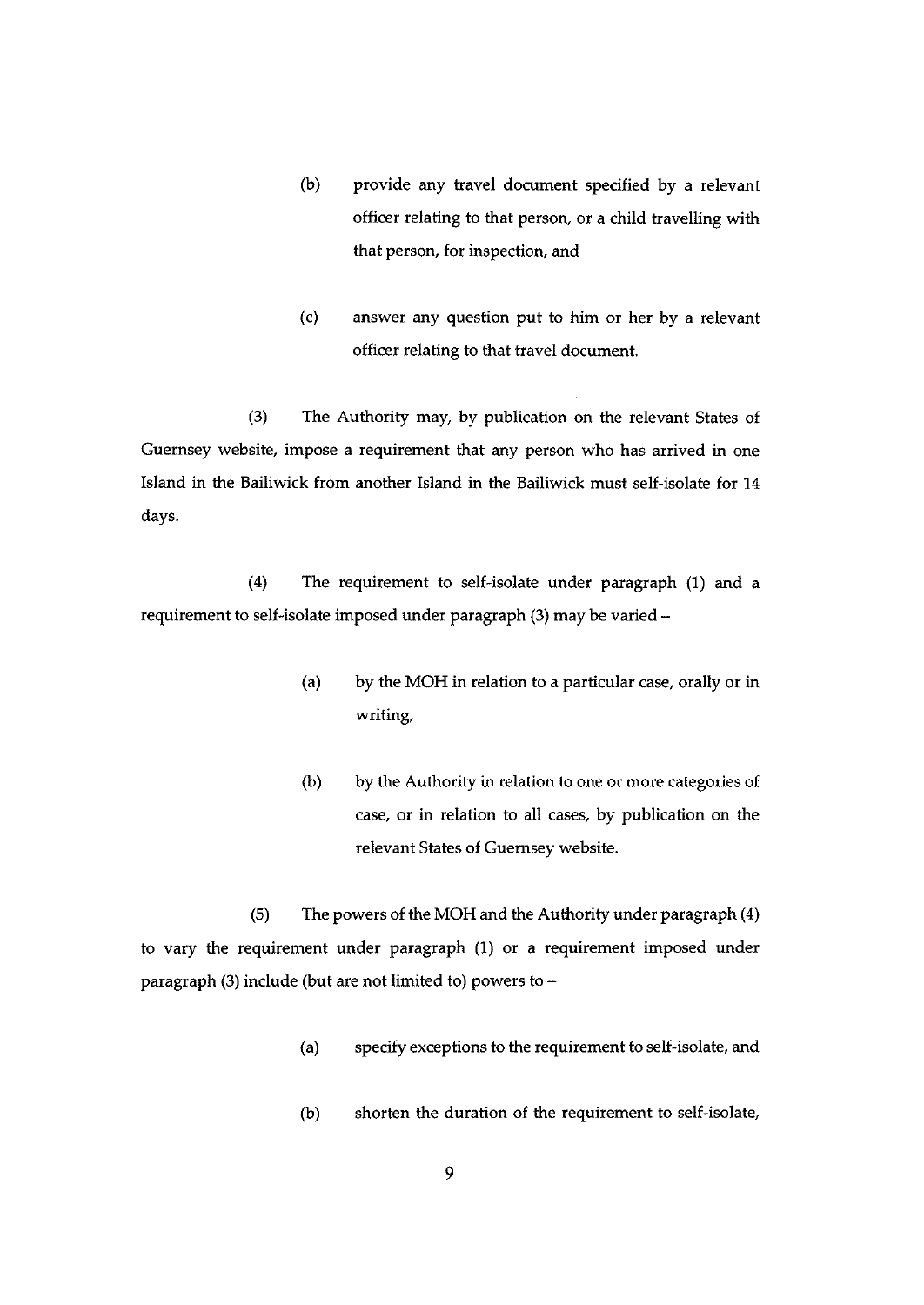either unconditionally or on the MOH being satisfied that one or more specified conditions have been met

and such powers may be exercised either in relation to a particular case (as regards the powers of the MOH), or one or more categories of case, or all cases (as regards the powers of the Authority).

(6) For the avoidance of doubt, and without prejudice to the generality of paragraphs (4) and (5), in any case where the MOH or the Authority varies the requirement to self-isolate under paragraph (1) or a requirement to selfisolate imposed under paragraph (3), that variation may be amended in accordance with paragraph (7) or (8) (as the case may be), and if so amended shall be treated for all purposes as continuing to have effect in accordance with its terms.

(7) In any case where the MOH has varied such a requirement to self-isolate, the MOH may amend that variation orally or in writing (in a case where the requirement was varied orally), and in writing (in a case where the requirement was varied in writing); and the amendment shall have effect from such time as the MOH may specify.

(8) In any case where the Authority has varied such a requirement to self-isolate, the Authority may —

> (a) amend the variation by publication of the variation in amended form on the relevant States of Guernsey website, and the amendment shall have effect from such time as the Authority may specify on the face of the variation as so amended and published, and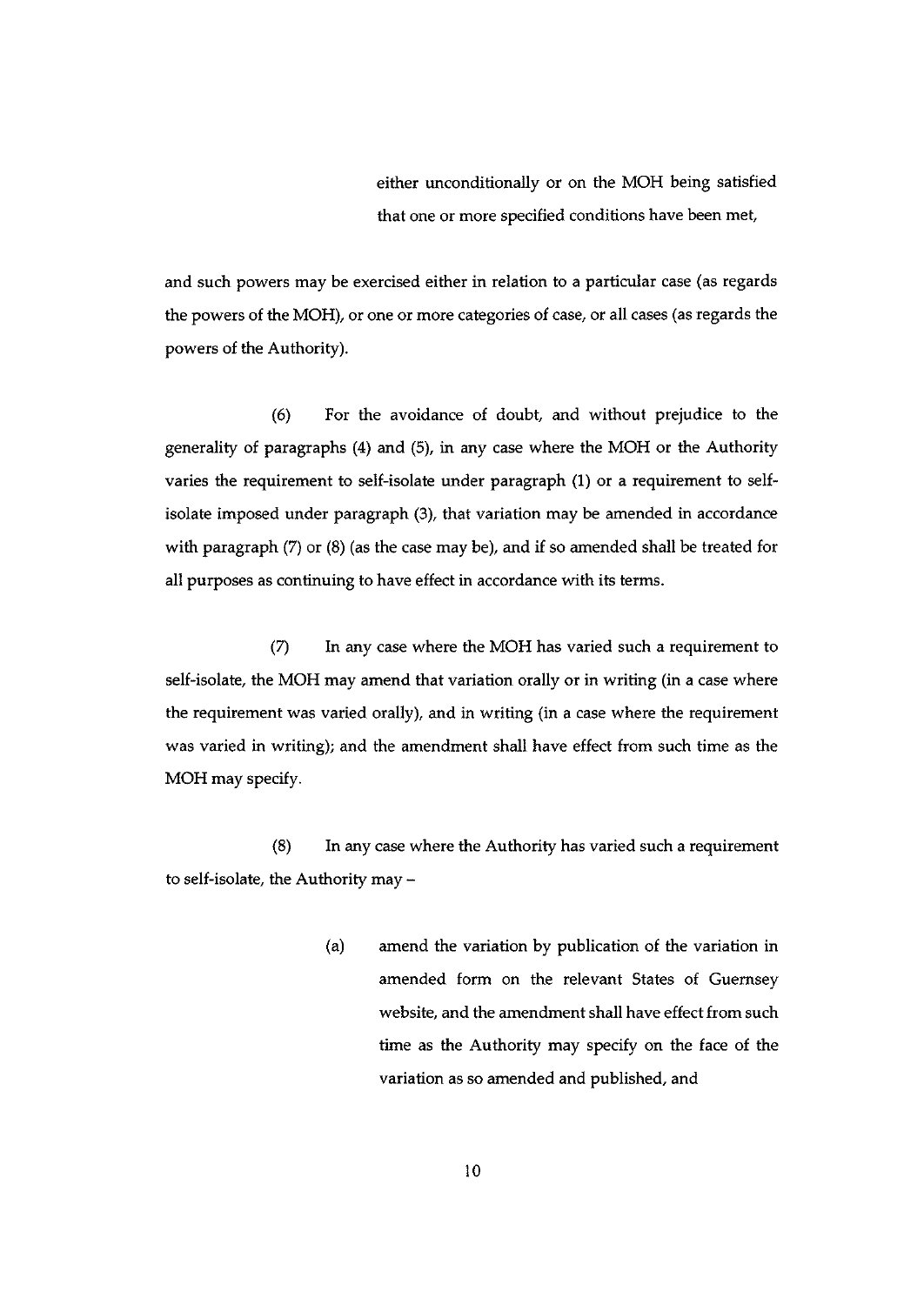(b) revoke the variation by publication of the revocation, or any replacement variation, on the relevant States of Guernsey website, and such revocation or replacement variation may such contain saving and transitional provision (including in in respect of persons acting in reliance on the revoked variation) as the Authority thinks fit.

(9) Without prejudice to the generality of paragraphs (4) and (5), in any case where the Authority varies, under paragraph (4)(b), the requirement to selfisolate under paragraph (1), failure without reasonable excuse to comply with a condition or restriction set out in, and applicable to, that variation of the requirement is an offence if the condition in paragraph (10) is met.

(10) The condition referred to in paragraph (9) is that the variation of the relevant requirement as published on the relevant States of Guernsey website provides (however expressed) that failure without reasonable excuse to comply with the specified condition or restriction is an offence under this regulation.

(11) Where a restriction or requirement is imposed on or in relation to a child under regulation <sup>3</sup> or this regulation (including the requirement to selfisolate under paragraph (1)), a person who is a responsible adult in relation to the child must ensure that the child complies with the restriction or requirement, insofar as that person is reasonably able to do so.

(12) Where a restriction or requirement is imposed orally on a person under regulation <sup>3</sup> or this regulation, or <sup>a</sup> restriction or requirement is orally varied, the person (or, in the case of <sup>a</sup> child, <sup>a</sup> person who is a responsible adult in relation to the child) must be provided with a written notification of the restriction or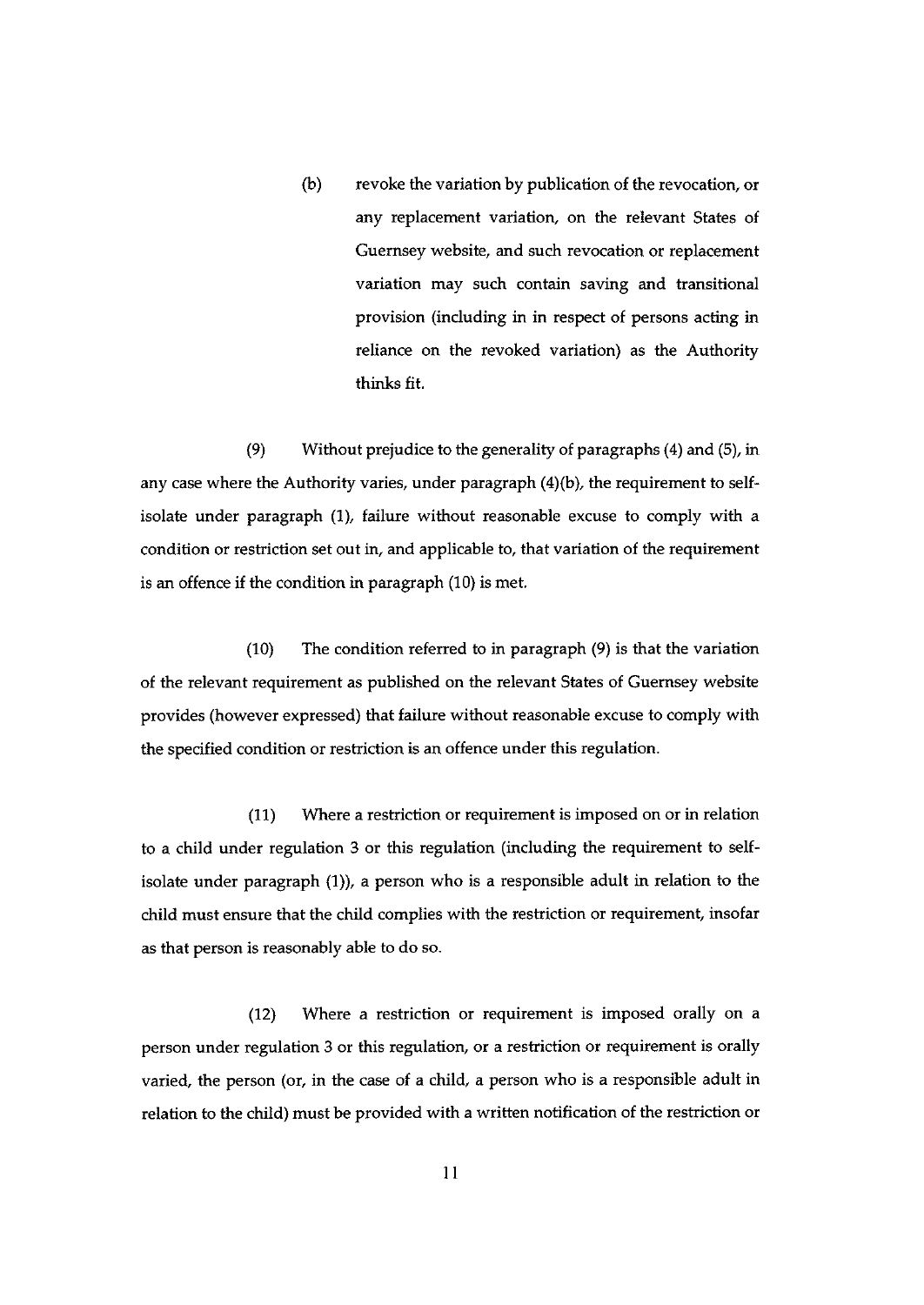requirement that has been imposed or varied as soon as reasonably practicable.

#### Screening requirements.

5, (1) For the purposes of these Regulations, the screening requirements in relation to a person ("F') are requirements to the effect that P must

- (a) answer questions about P's health or other relevant circumstances (including travel history and information about other individuals with whom P may have had contact),
- (b) produce any documents which may assist the MOH in assessing P's health,
- (c) at such a time as the MOH may specify, allow a biological sample of P to be taken, including a biological sample of P's respiratory secretions or blood, by appropriate means including by swabbing P's nasopharyngeal cavity, or provide such a sample, and
- (d) provide sufficient information to enable P to be contacted immediately by the MOH during such period as the MOH may specify, where the MOH considers that such provision of information is necessary in order to reduce or remove the risk of P infecting or contaminating others.
- (2) Where P is <sup>a</sup> child who is accompanied by <sup>a</sup> responsible adult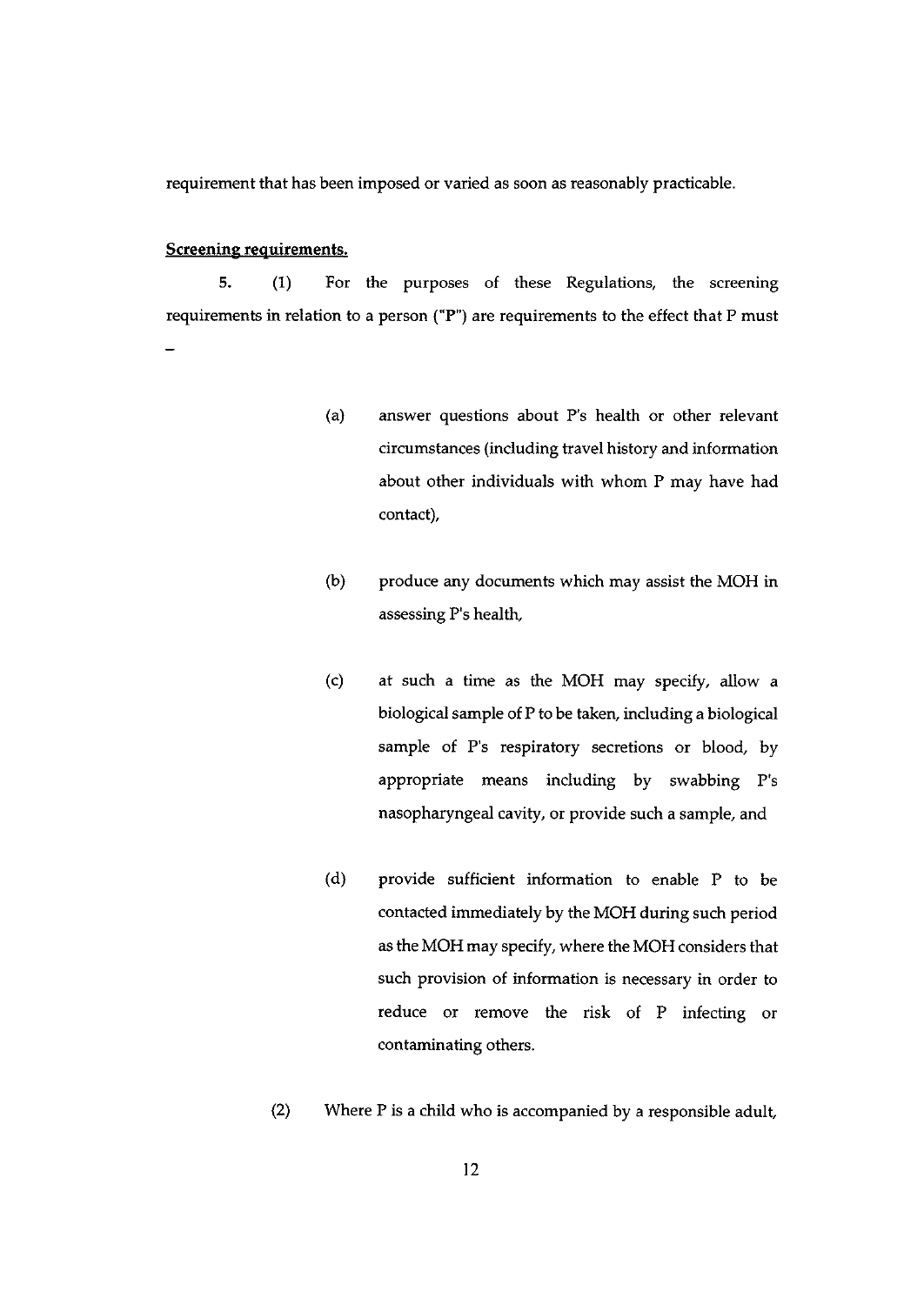the responsible adult must —

- (a) ensure that P answers questions in accordance with paragraph  $(1)(a)$ ,
- (b) answer the questions if P is unable to do so or cannot reliably do so,
- (c) produce any documents, required under paragraph  $(1)(b)$ , on P's behalf,
- (d) allow a biological sample of P to be taken, including a sample of P's respiratory secretions or blood, by appropriate means including by swabbing P's nasopharyngeal cavity, or provide such a sample, and
- (e) provide information where required by the MOH under paragraph (1)(d).

#### Imposition of further restrictions and requirements.

6. (1) Where regulation  $2(1)(a)$  or (b) is met in relation to a person  $("P") -$ 

- (a) following an assessment by the MOH of the risk presented by P in accordance with regulation 3(1), or
- (b) following P's release from detention under regulation 2, or from self-isolation under regulation 7,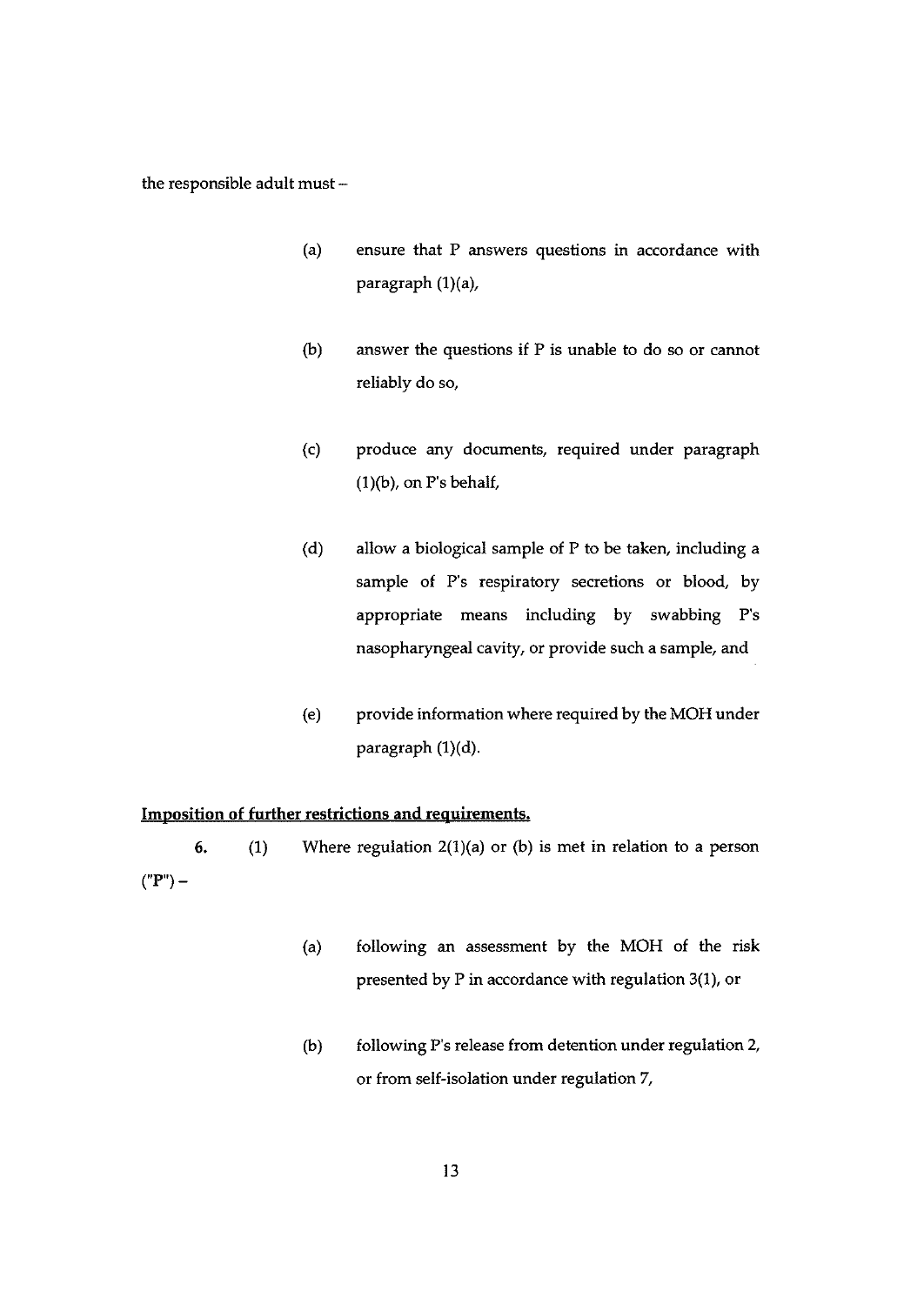the MOH may (orally or in writing) impose on P any one or more of the requirements specified in paragraph (2) where the MOH considers that it is necessary to do so in order to reduce or remove the risk of P infecting or contaminating others.

(2) The requirements specified for the purposes of paragraph (1) are for P to —

- (a) provide P's contact details to the MOH,
- (b) supply information to the MOH which may assist in assessing P's health,
- (c) at such time as the MOH may specify, allow a biological sample of P to be taken, including a sample of P's respiratory secretions or blood, by appropriate means including by swabbing P's nasopharyngeal cavity, or provide such a sample,
- (d) comply with any other specified condition or to take any other specified measure.

(3) The conditions or measures which may be specified under paragraph (2)(d) include —

- (a) a restriction on P's travel,
- (b) a restriction on P's activities,
- (c) a restriction on P's contact with specified persons.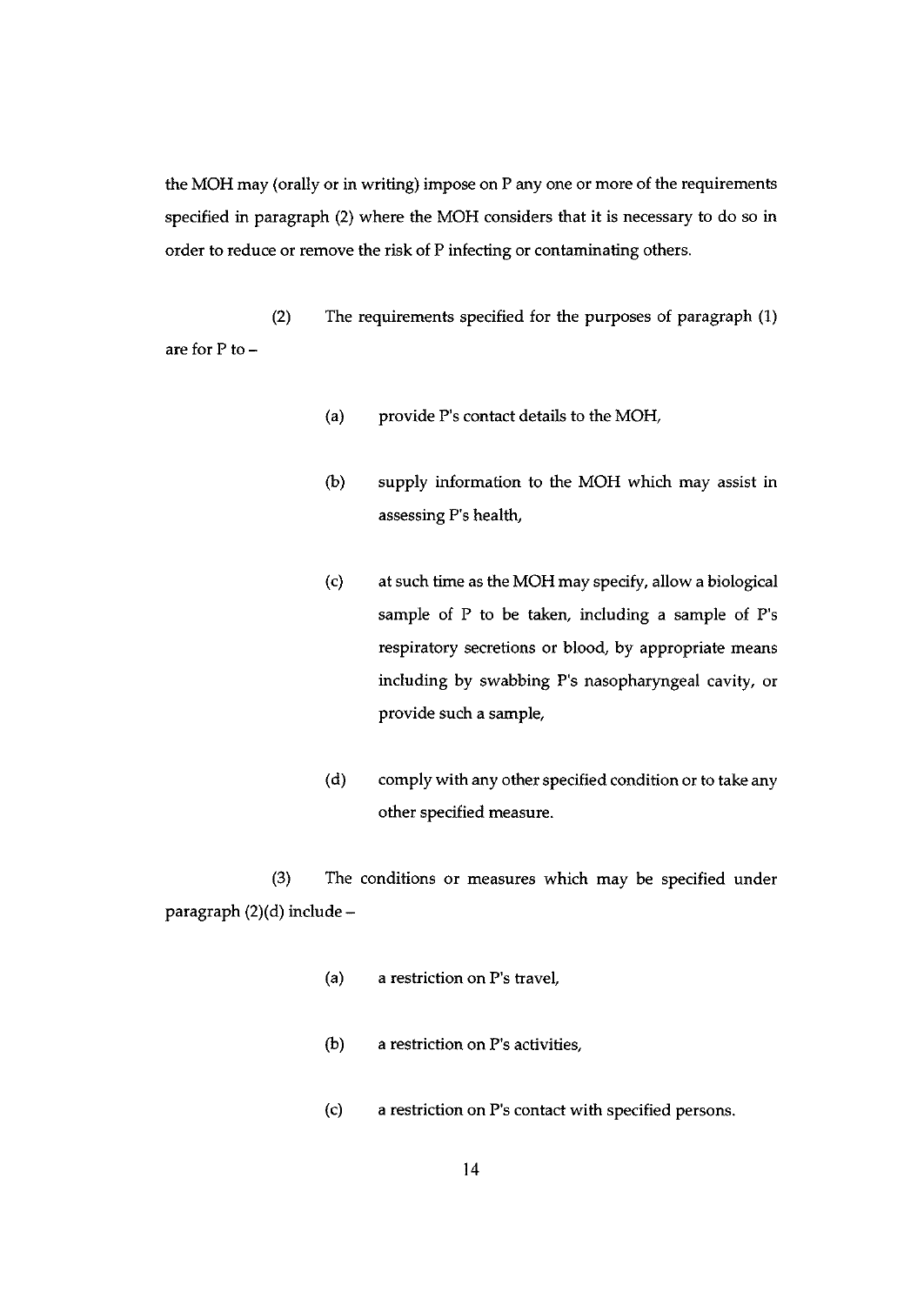(4) The MOH may (orally or in writing) revoke or vary any requirement or restriction imposed under this regulation, including by imposition of a restriction specified in paragraph (3).

(5) Subject to paragraph (6), the period for which a restriction set out in paragraph (3) is imposed may not exceed 14 days beginning with the day on which the restriction is imposed.

(6) Where a restriction set out in paragraph (3) is imposed, or the period of a restriction is extended under this paragraph, the MOH may (orally or in writing) extend the period of the restriction for a further specified period not exceeding 14 days if the MOH considers that the restriction is still necessary and proportionate.

(7) Before imposing or varying a requirement or restriction under this regulation, the MOH must —

- (a) inform  $P$  (or, where  $P$  is a child, a person who is a responsible adult in relation to P) of the requirement or variation that the MOH is minded to impose or make, and
- (b) have regard to any relevant representations by P (or, where P is a child, a person who is a responsible adult in relation to P), as to its suitability.

(8) When imposing or varying a requirement or restriction under this regulation, the MOH must inform P that it is an offence to fail to comply with the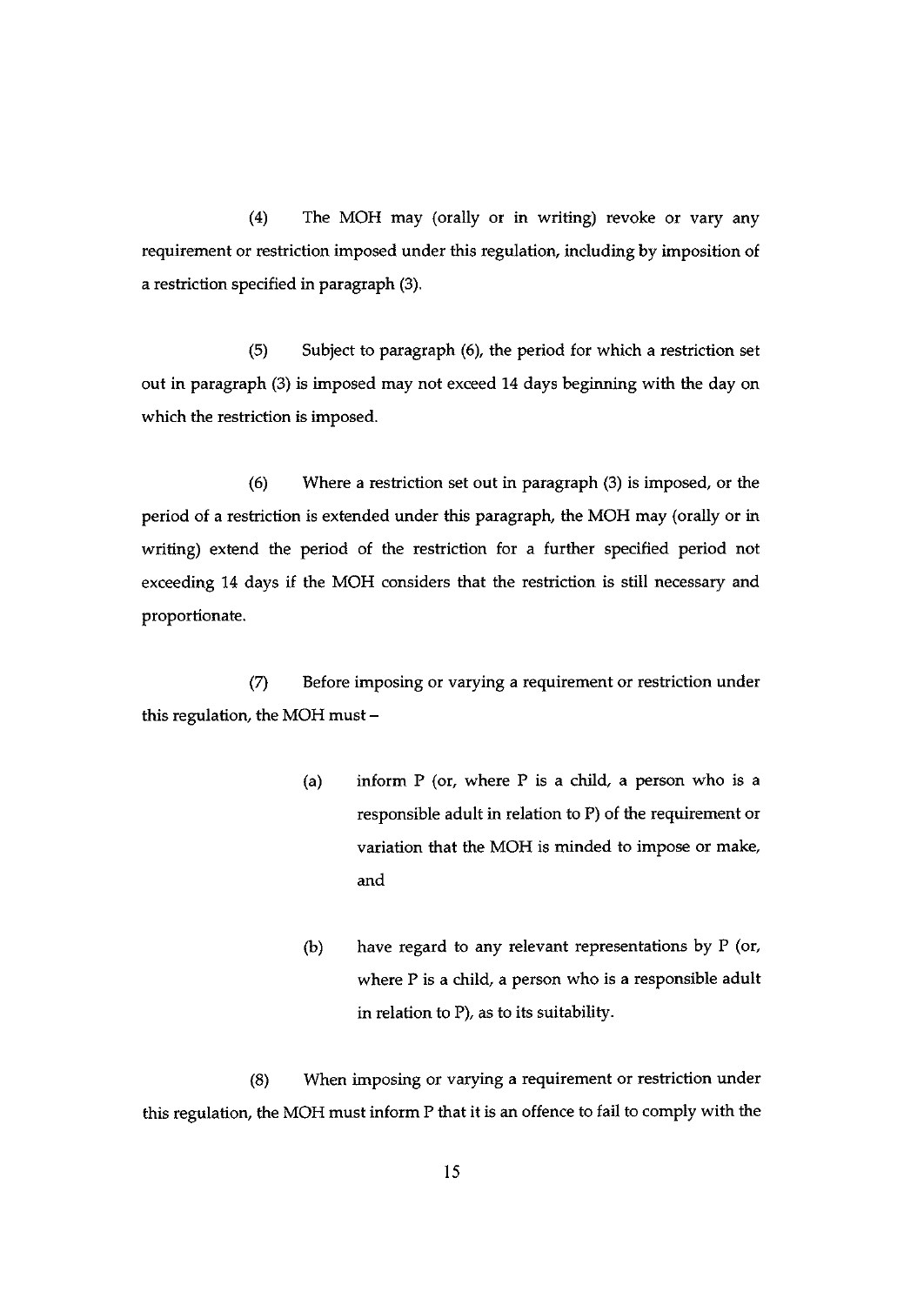requirement.

(9) Where a requirement or restriction under this regulation is imposed on or in relation to a child, or varied in relation to a child, a person who is a responsible adult in relation to the child must ensure that the child complies with the requirement or restriction, insofar as that person is reasonably able to do so.

(10) Where the MOH orally imposes a requirement or restriction on P under this regulation, or orally varies such a requirement or restriction, the MOH must provide P (or where P is a child, a person who is a responsible adult in relation to F) with a written notification of the requirement or restriction that has been imposed or varied.

(11) Paragraph (1) does not affect the exercise of any powers under regulation 3(1)(c).

## Self-isolation of persons suspected to be infected with coronavirus.

7.  $(1)$  This regulation applies where regulation  $2(1)(a)$  or  $(b)$  is met in relation to a person (" $P$ ").

- (2) The MOH may require P to self-isolate if the MOH
	- (a) has reasonable grounds to believe that P is, or may be, infected or contaminated with coronavirus, and
	- (b) considers that it is necessary to do so in order to reduce or remove the risk of P infecting or contaminating others.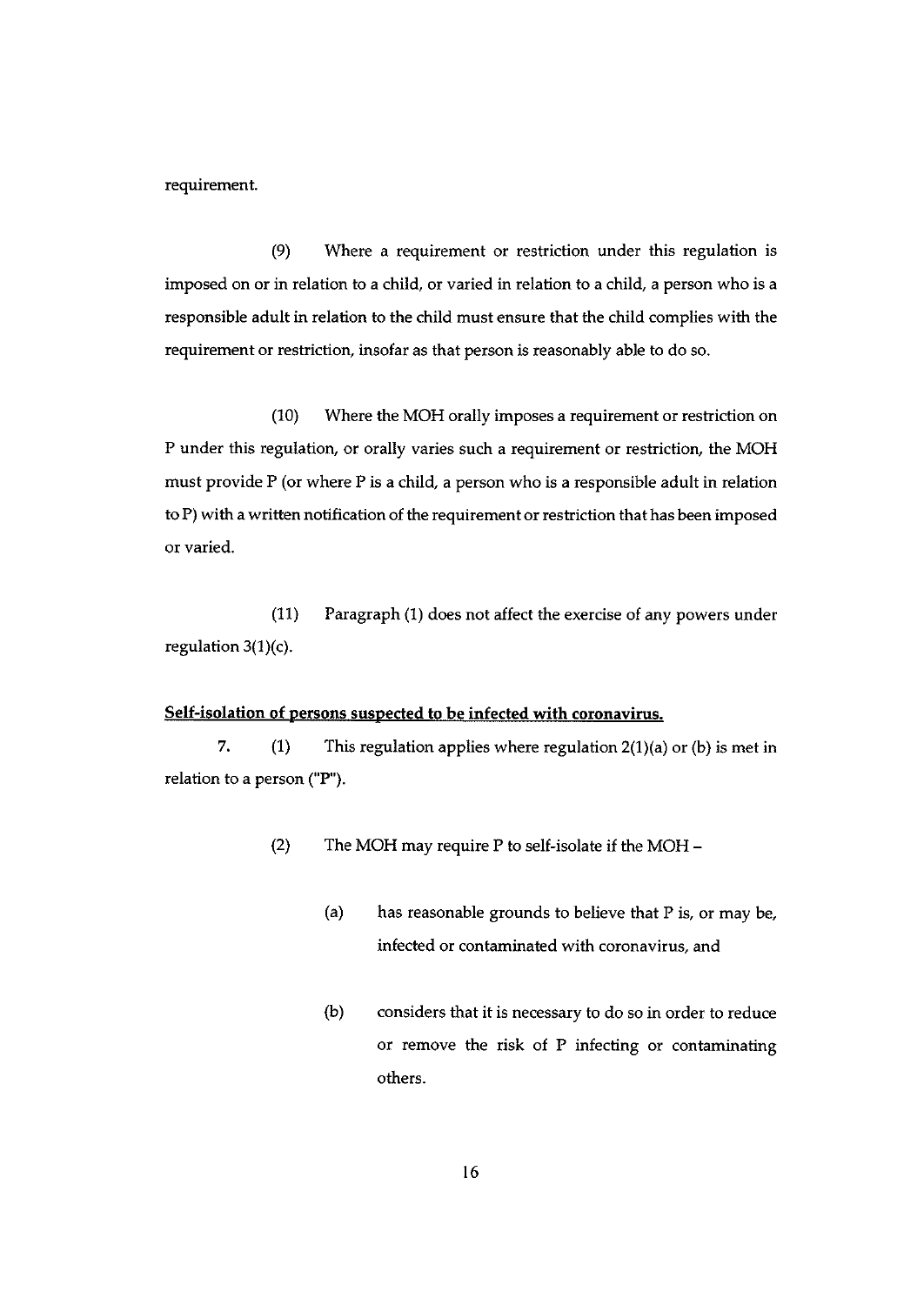(3) Where the MOH has reasonable grounds to believe that P is, or may be, infected or contaminated with coronavirus, the MOR may detain P pending the decision of the MOH whether to require  $P$  to self-isolate under paragraph (2).

(4) Where the MOH has detained P under paragraph (3) or has required P to self-isolate under paragraph (2), the MOH may impose on or in relation to P one or more screening requirements.

(5) When imposing a requirement under this regulation, the MON must inform P that it is an offence to fail to comply with the requirement.

(6) Where a requirement under paragraph (2) is imposed on or in relation to a child, a person who is a responsible adult in relation to the child must ensure that the child complies with the requirement, insofar as that person is reasonably able to do so.

(7) This regulation does not affect the exercise of any powers under regulation 3(1)(c).

#### Detention or self-isolation: additional provisions.

8. (1) Where a person ("P") is required to be detained or to self-isolate under regulation 3 or 7 or subjected to restrictions or requirements under regulation 6, the MOH must have due regard to P's well-being.

(2) Where P is detained or required to self-isolate under regulation 3 or 7 or subjected to restrictions or requirements under regulation 6 for a period exceeding <sup>14</sup> days, the MOH must review the continuation of P's detention or self isolation by reference to the provisions of those regulations.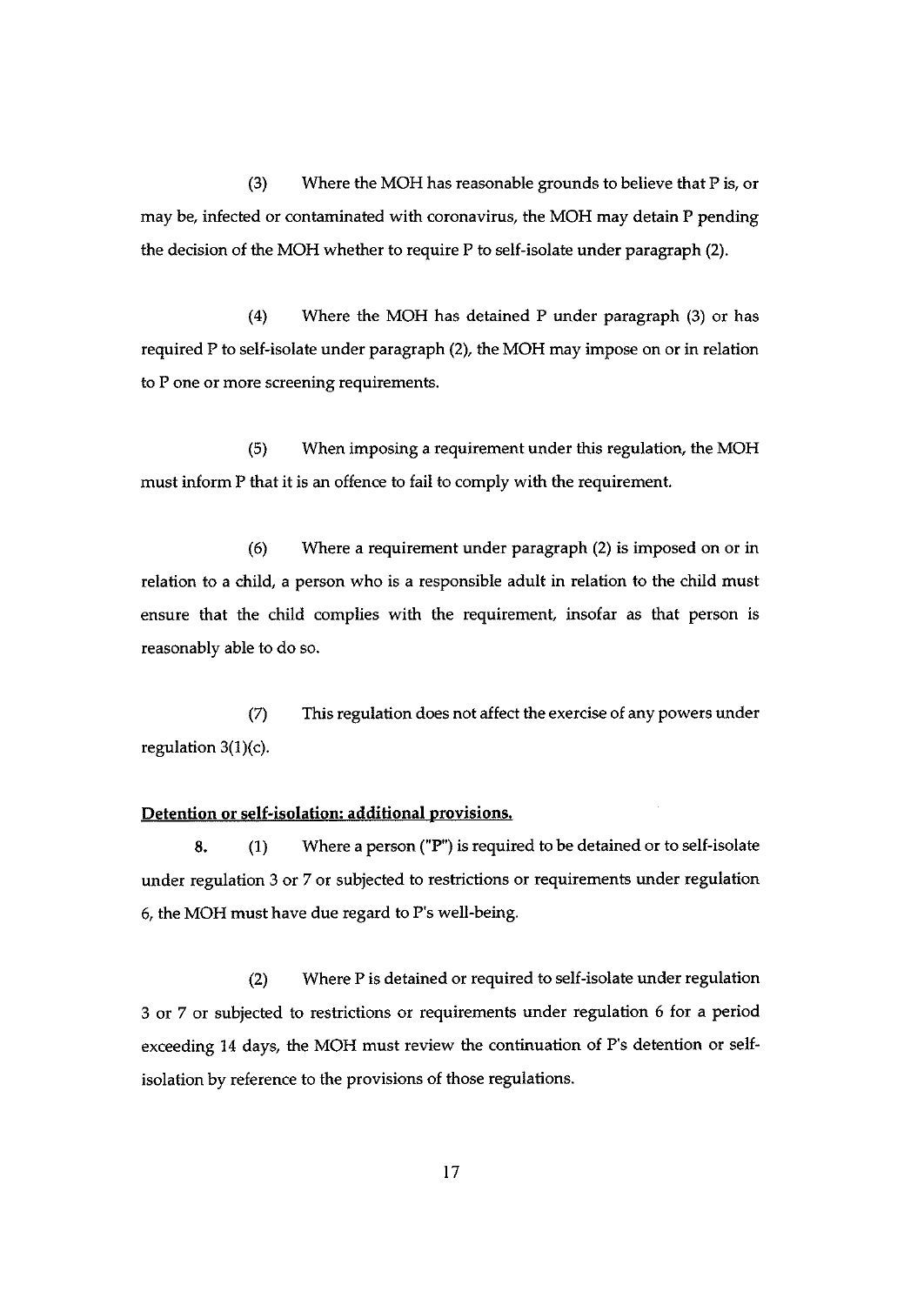(3) After each subsequent interval of 24 hours during which P is detained or required to self-isolate under regulation <sup>3</sup> or 7 or subjected to restrictions or requirements under regulation 6, the MOH must review the continuation of P's detention or self-isolation by reference to the provisions of those regulations.

(4) Where P is detained or required to self-isolate under regulation 3 or 7 or subjected to restrictions or requirements under regulation 6, the MOH may require P to comply with screening requirements if the MOH considers that it is necessary and proportionate to do so in order to reduce or remove the risk of P infecting or contaminating others.

(5) Where P is detained under regulation 2, the MOH may require P to move to a suitable place.

(6) The MOH must notify P (or, where P is a child, a person who is a responsible adult in relation to P), as soon as P's detention under regulation <sup>3</sup> starts, or as soon as it is decided to require P to self-isolate under regulation 7, of —

- (a) the fact of P's detention or requirement to self-isolate,
- (b) the powers under which P is detained or required to self-isolate,
- (c) the reason for P's detention or self-isolation,
- (d) the next steps that may be taken and by whom,
- (e) the obligation to keep the need for P's detention or self isolation under review,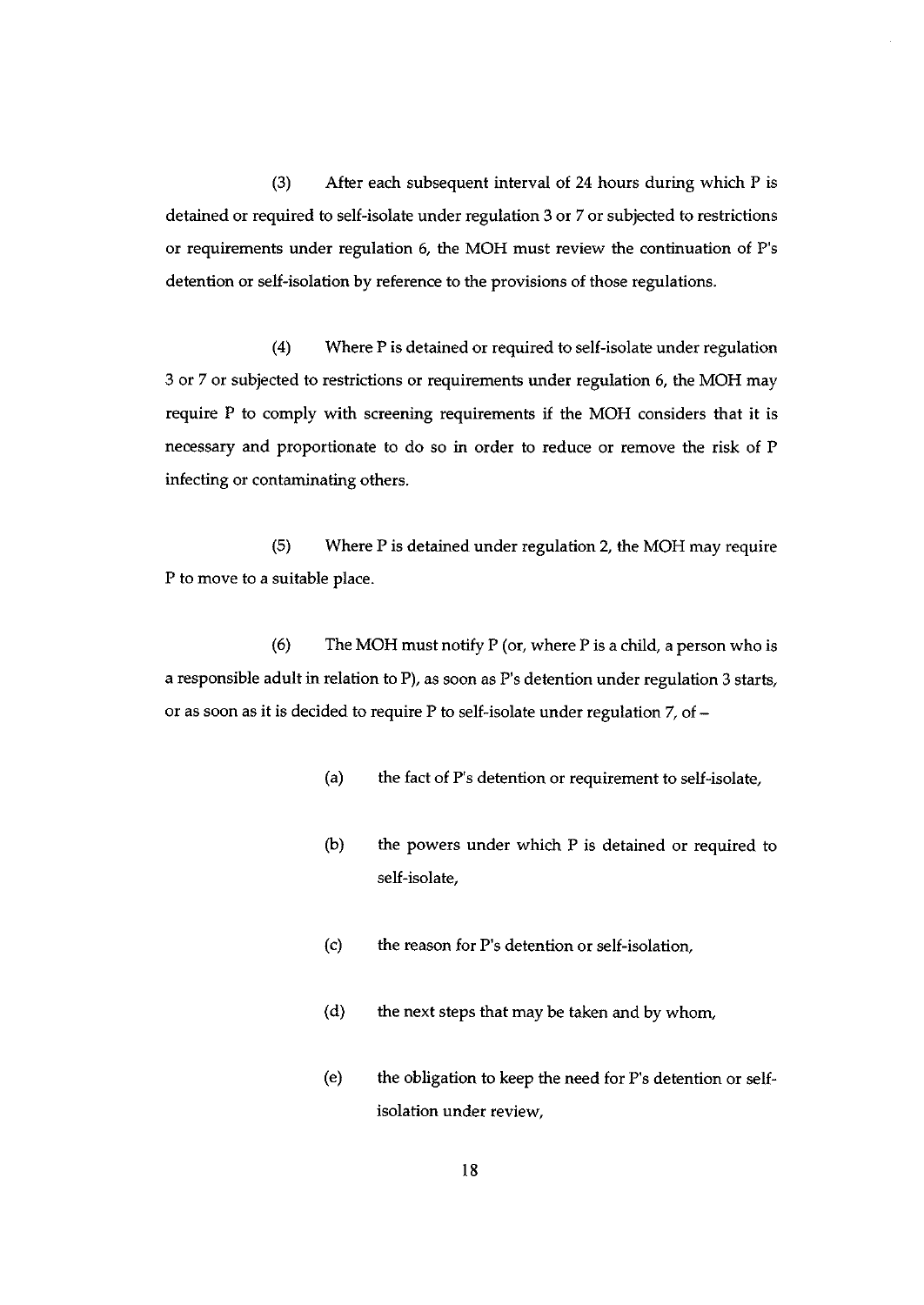- (f) the penalty for obstructing <sup>a</sup> person carrying out <sup>a</sup> function under these Regulations under regulation 12(4), and
- (g) the right to apply for revocation or variation under regulation 10, where applicable.

#### Restrictions or requirements in respect of groups.

9. (1) The powers in regulations 2, 3 and <sup>7</sup> include powers to impose <sup>a</sup> restriction or requirement in relation to <sup>a</sup> group of persons and, for this purpose, those regulations have effect as follows.

- (2) In regulation 2, the references to "a person" and to  $P -$ 
	- (a) as they apply in paragraph  $(1)(a)$  are to each person in the group,
	- (b) as they apply in paragraph  $(1)(b)$  are to each person in the group who has arrived on the same aircraft or ship and left the same area,

and the power to impose <sup>a</sup> requirement to be detained in paragrap<sup>h</sup> (2) of regulation 2 is to be read as <sup>a</sup> power to impose that requirement on any one or more of the persons in the group in question.

- (3) In regulation  $3 -$ 
	- (a) in paragraph  $(1)$ , the reference to "a person" is to be read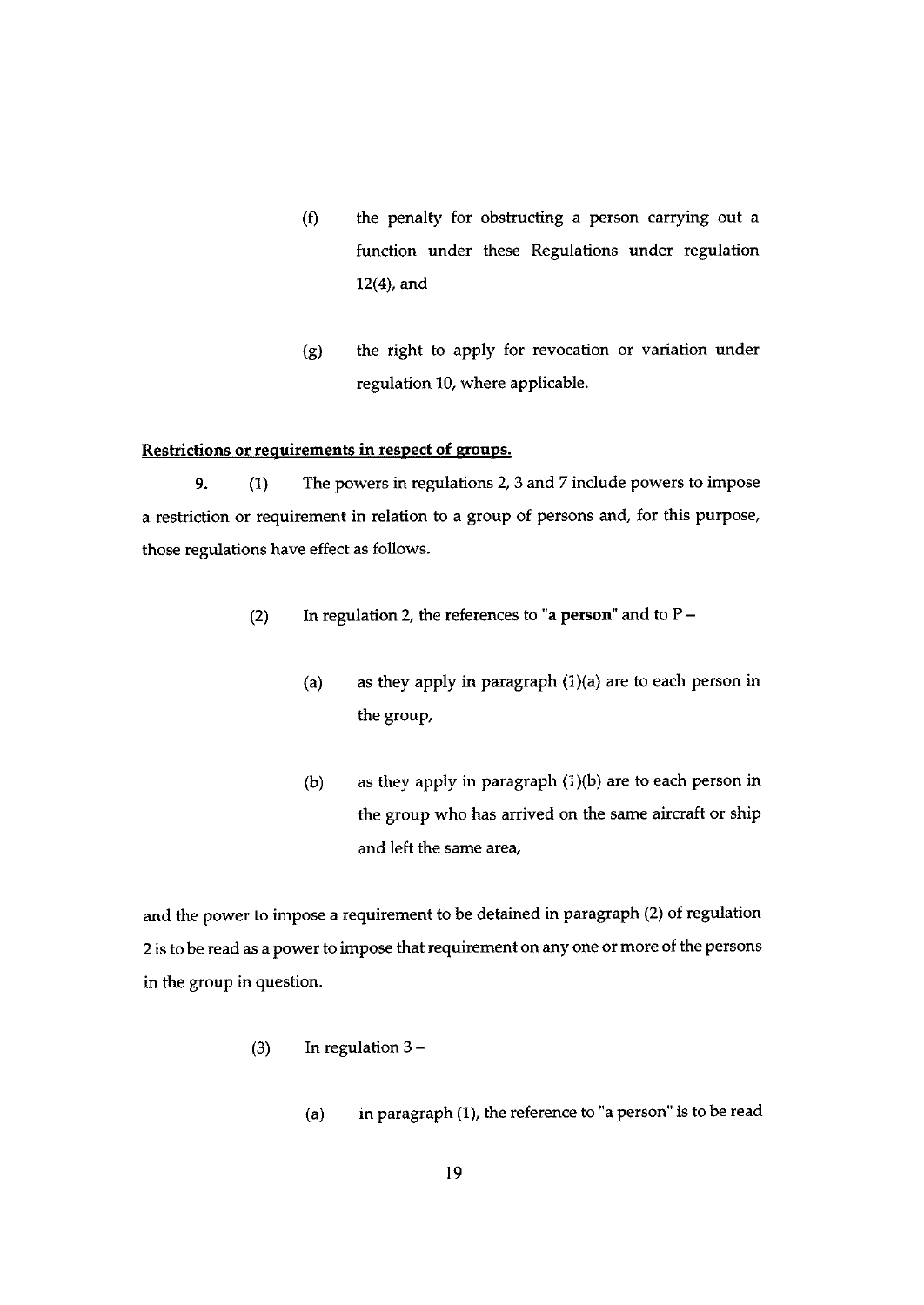in accordance with paragraph (2) of this regulation,

- (b) in the rest of that regulation, the references to <sup>P</sup> are to one or more persons in the group in question.
- (4) In regulation 7
	- (a) in paragraph (1), the reference to 'a person" is to be read in accordance with paragraph (2) of this regulation,
	- $(b)$  in the rest of that regulation, references to P are to one or more of the persons in the group in question.

# Variation and revocation of restrictions and requirements.

10. (1) <sup>A</sup> requirement or restriction imposed under this Part may be varied or revoked by the Royal Court on the application of an affected person.

- (2) The following persons are affected persons
	- (a) P,
	- (b) <sup>a</sup> person having parental responsibility (within the meaning of the Children (Guernsey and Alderney) Law, 2008<sup>c</sup>, the Children (Sark) Law, 2016<sup>d</sup>, or the Child

<sup>&</sup>lt;sup>c</sup> Order in Council No. XIV of 2009; amended by No. IV of 2018; Ordinance Nos. XI and XLVIII of 2009; Nos. IX and XX of 2016; and No. VI of 2017.

d Order in Council No. VIII of 2016; amended by Ordinance No. IX of 2016; and Sark Ordinance No. I of 2017.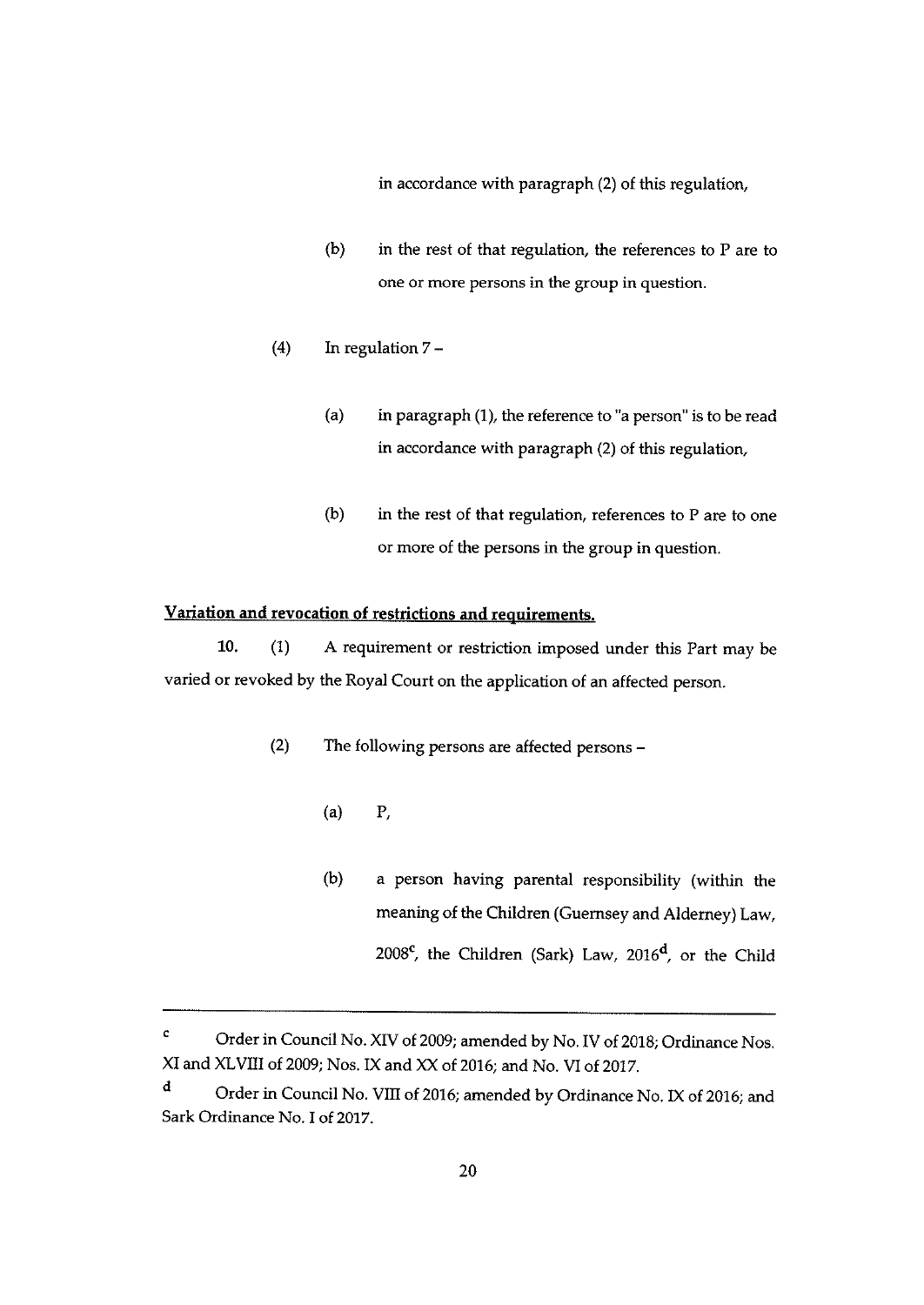Protection (Sark) Law,  $2020^{\circ}$ , (as the case may be) for P,

- (c) a person who has been appointed Guardian of F,
- (d) P's spouse or civil partner, and
- (e) a person living with P as P's spouse,

and for the purposes of this paragraph, P includes a person subject to the requirement under regulation 4(1) or to a requirement imposed under regulation 4(3).

(3) For the avoidance of doubt, an application under this regulation may be made in such manner as the Court thinks fit.

#### Initial detention of persons to enable screenine and assessment.

11. (1) This regulation applies if a police officer has reasonable grounds to suspect that —

- (a) a person ("P") is, or may be, infected or contaminated with coronavirus,
- (b) there is a risk that P might infect or contaminate others, and
- (c) it is necessary to direct, remove or detain P in the interests of P, for the protection of other persons or for

<sup>&</sup>lt;sup>e</sup> Order in Council No. XIII of 2020.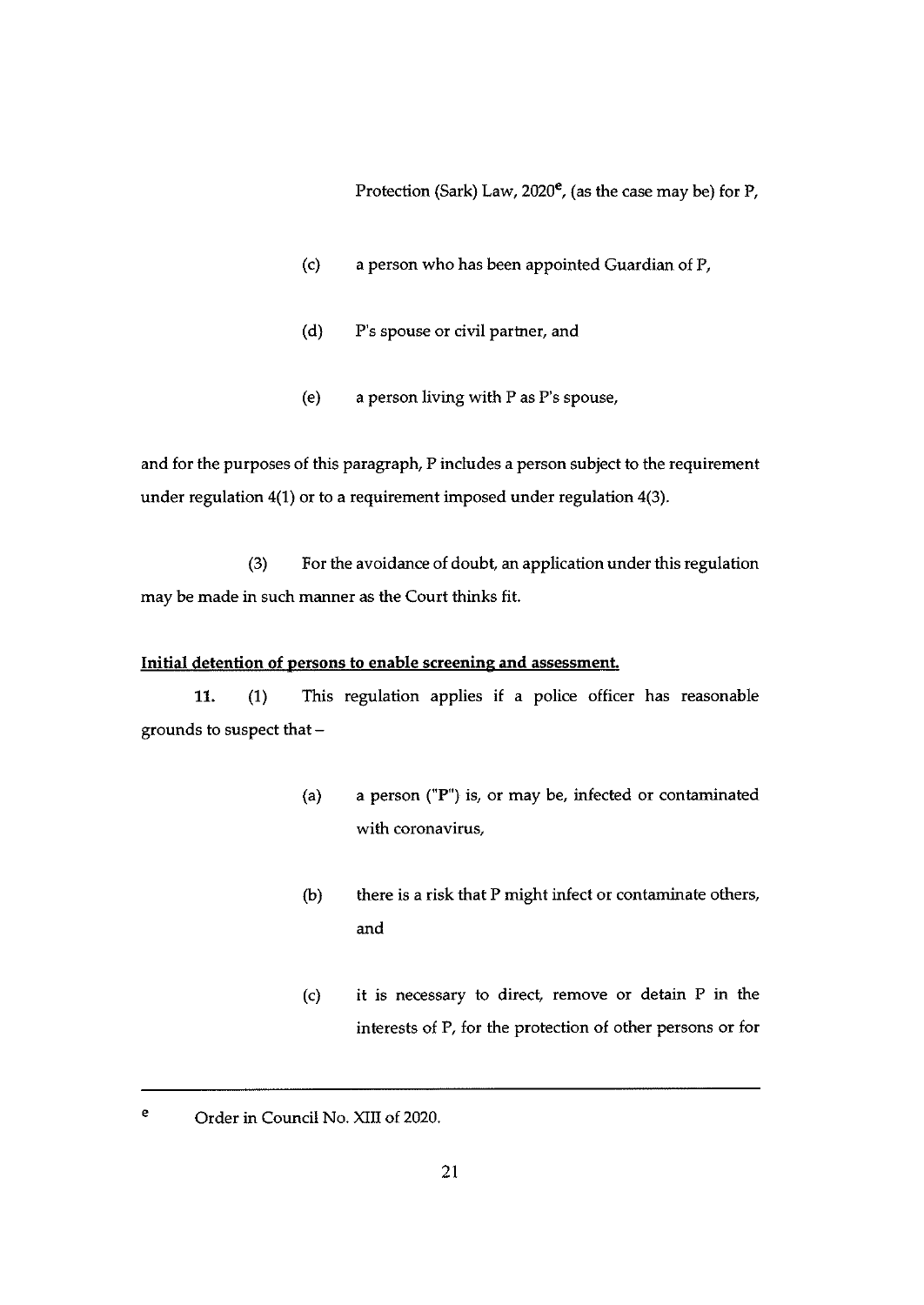#### the maintenance of public safety.

(2) This regulation also applies if a police officer has reasonable grounds to suspect that P is in breach of the requirement to self-isolate under regulation 4(1) or a requirement to self-isolate imposed under regulation 4(3).

- (3) A police officer may
	- (a) direct P to go immediately to a hospital or other suitable place for the purposes of the imposition of any restrictions or requirements under regulation 3,
	- (b) remove P to a hospital or other suitable place for the purposes of the imposition of any restrictions or requirements under regulation 3, or
	- (c) if P is already at a hospital or other suitable place, keep P at that place or remove P to another hospital or other suitable place for the purpose of the imposition of any restrictions or requirements under regulation 3.

(4) The power in paragraph (3) may be exercised when P is at any place.

(5) For the purpose of exercising the power in paragraph (3), a police officer may enter any place.

(6) Before exercising the power in paragraph (3), the police officer must —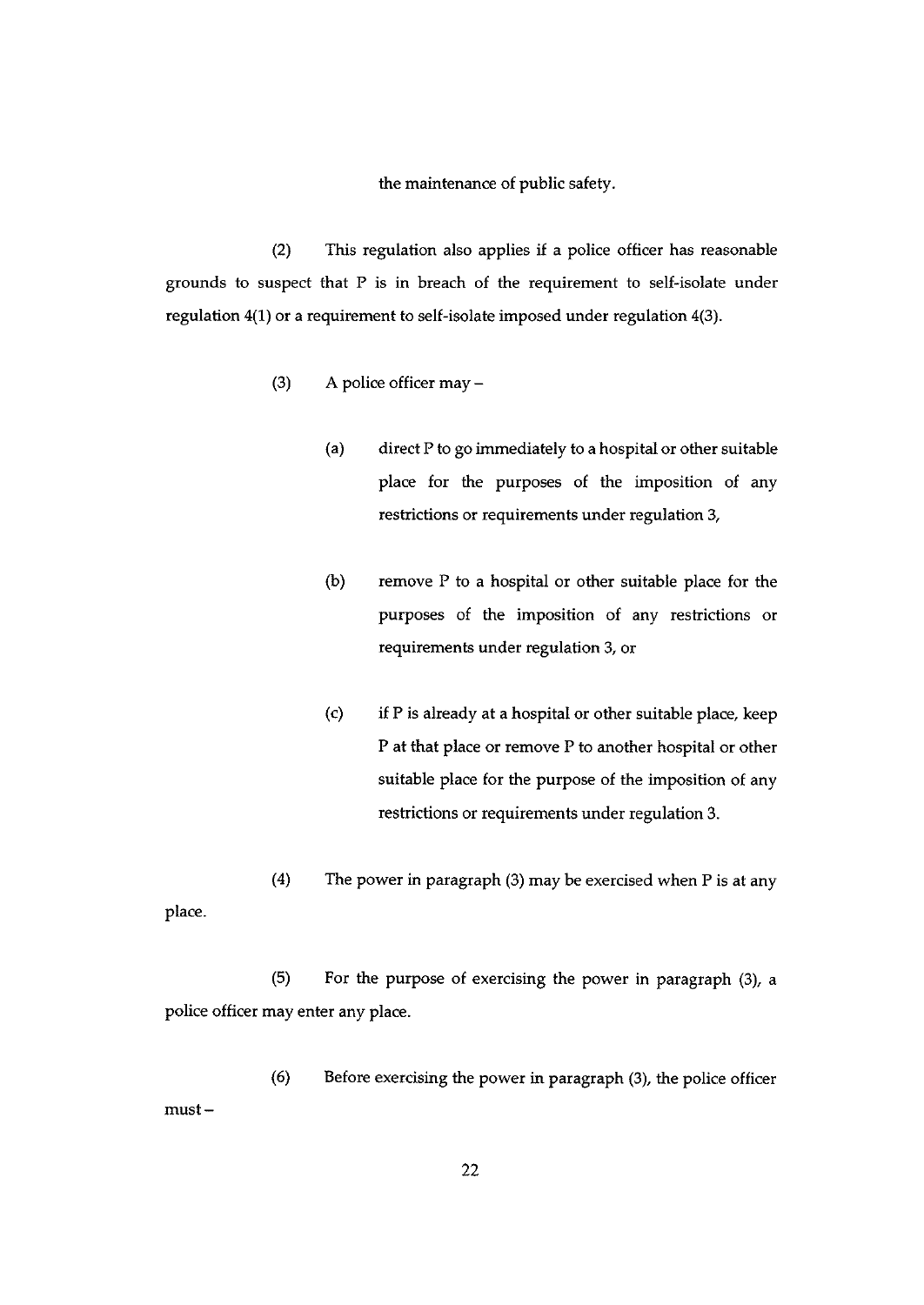- (a) so far as is reasonably practicable, consult the MOH and have due regard to the views of the MOH and any information provided by the MOH in relation to P.
- (b) have due regard to any guidance issued by the MOH and the Chief Officer of the Island Police Force,
- (c) where consultation has not been carried out under subparagraph (a) —
	- (i) consult the MOH as soon as reasonably practicable after the power in paragraph (3) has been exercised, and
	- (ii) have due regard to the views of the MOH and information provided by the MOH in relation to P.

(7) A person removed to or kept in a hospital or other suitable place under this regulation may be detained there for a period not exceeding the permitted period of detention.

(8) A police officer or the MOH, or a person authorised by either of them for the purposes of this paragraph, may, before the end of the permitted period of detention, take a person detained in a hospital or other suitable place to one or more other hospitals or other suitable places.

(9) A person taken to a hospital or other suitable place under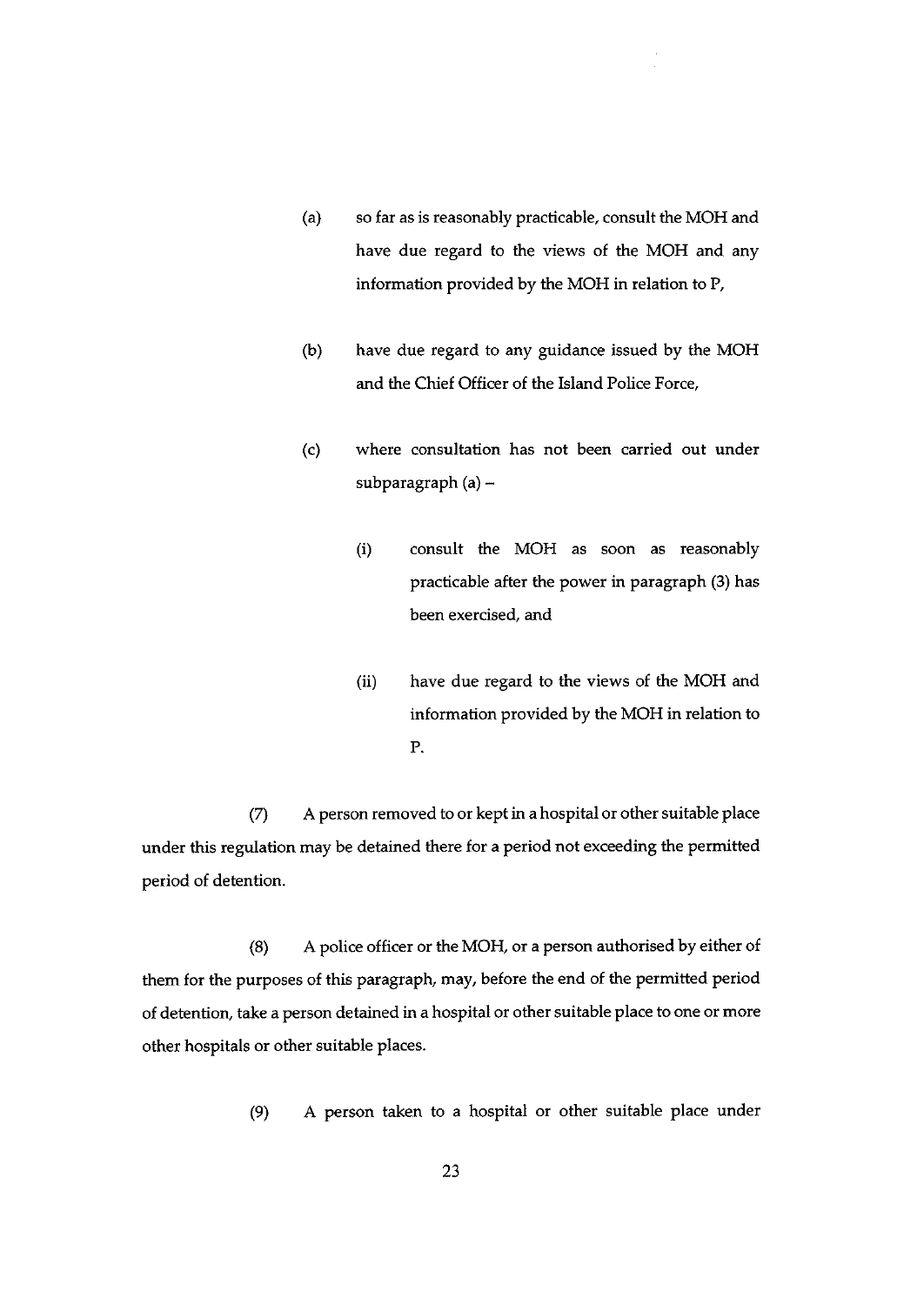paragraph (8) may be detained there for a period ending no later than the permitted period of detention.

(10) A police officer may use reasonable force, if necessary, in the exercise of a power under this regulation.

(11) The MOH may, at any time before the expiry of the initial period, authorise the detention of a person for a further period not exceeding 24 hours (beginning immediately at the end of the initial period).

(12) An authorisation under paragraph (11) may be given only if the MOH considers that the authorisation is necessary because it is not reasonably practicable for the imposition of any restrictions or requirements under regulation <sup>3</sup> to be completed before the end of the initial period.

(13) In this regulation —

"authorised extended period" means such further period as is specified in an authorisation under paragraph (11),

"initial period' means the period of 24 hours beginning with —

- (a) in a case where the person is removed to a hospital or other suitable place, the time when the person arrives at that place, or
- (b) in a case where the person is kept at a hospital or other suitable place, the time when the police officer decides to keep the person at that place, and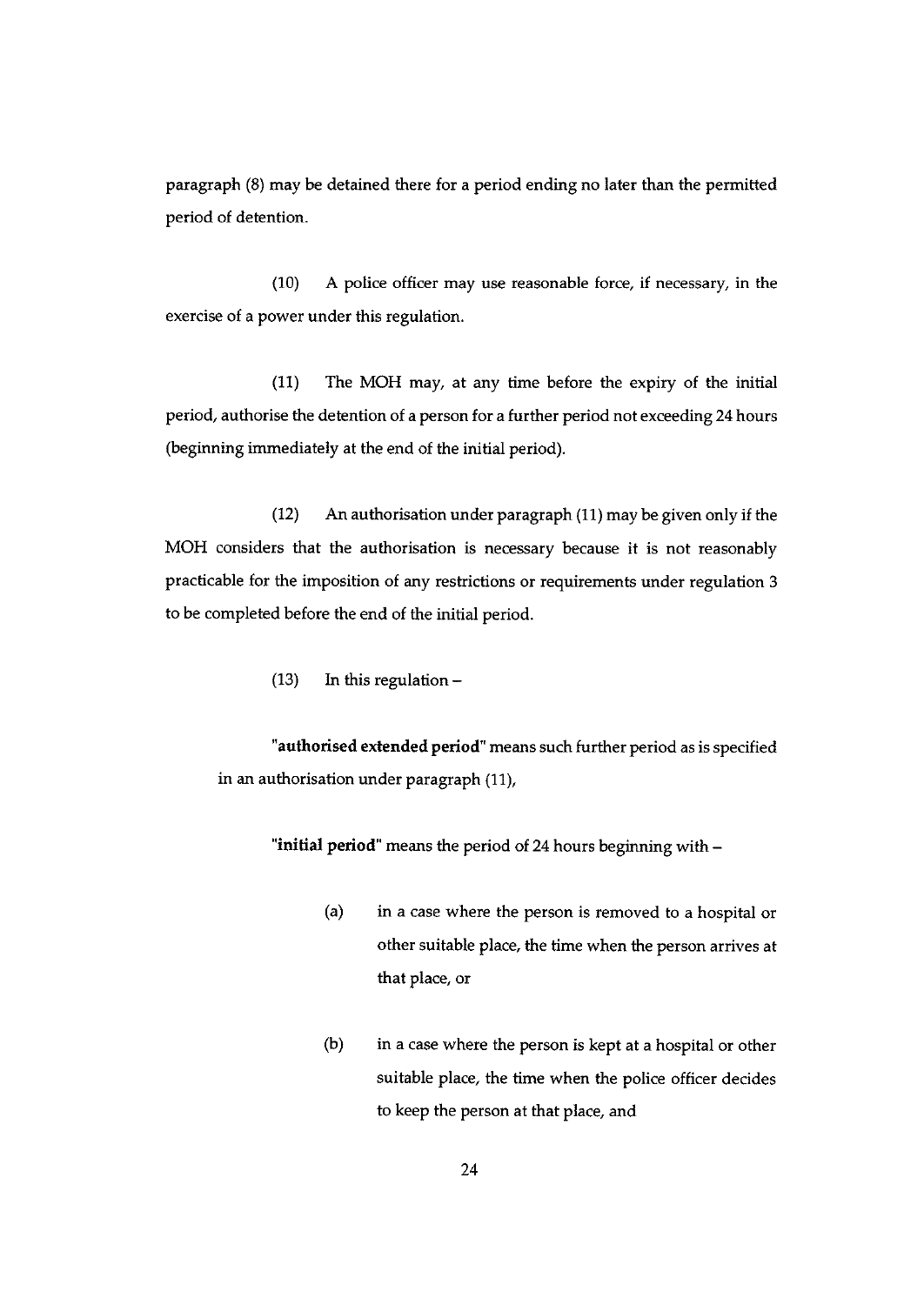"permifted period of detention" means the initial period of detention and the authorised extended period.

#### Offences and enforcement

12. (1) A person commits an offence if the person —

- (a) fails, without reasonable excuse, to comply with a restriction, condition or requirement imposed under regulation 2(2), 3(1), 4(2), 4(9), 6(1), 7(2), 7(4) or 8(4) or 8(5), or a direction under regulation 11(3)(a),
- (b) fails, without reasonable excuse, to comply with a requirement that the person be detained under regulation 7(3), 21(7), 11(9) or 11(11).

(2) A person (D), and subject to paragraph (3), any person who is D's employer, commits an offence if D fails, without reasonable excuse, to comply with the requirement to self-isolate under regulation 4(1) or a requirement imposed under regulation 4(3) (including, for the avoidance of doubt, a requirement to self-isolate for any specified period of less than 14 days, or until a specified event occurs, imposed by a variation of the requirement under regulation 4(1), or of a requirement under regulation 4(3)) -

- (a) by the MOH in relation to a particular case, or
- (b) by the Authority in relation to one or more categories of case, or in relation to all cases.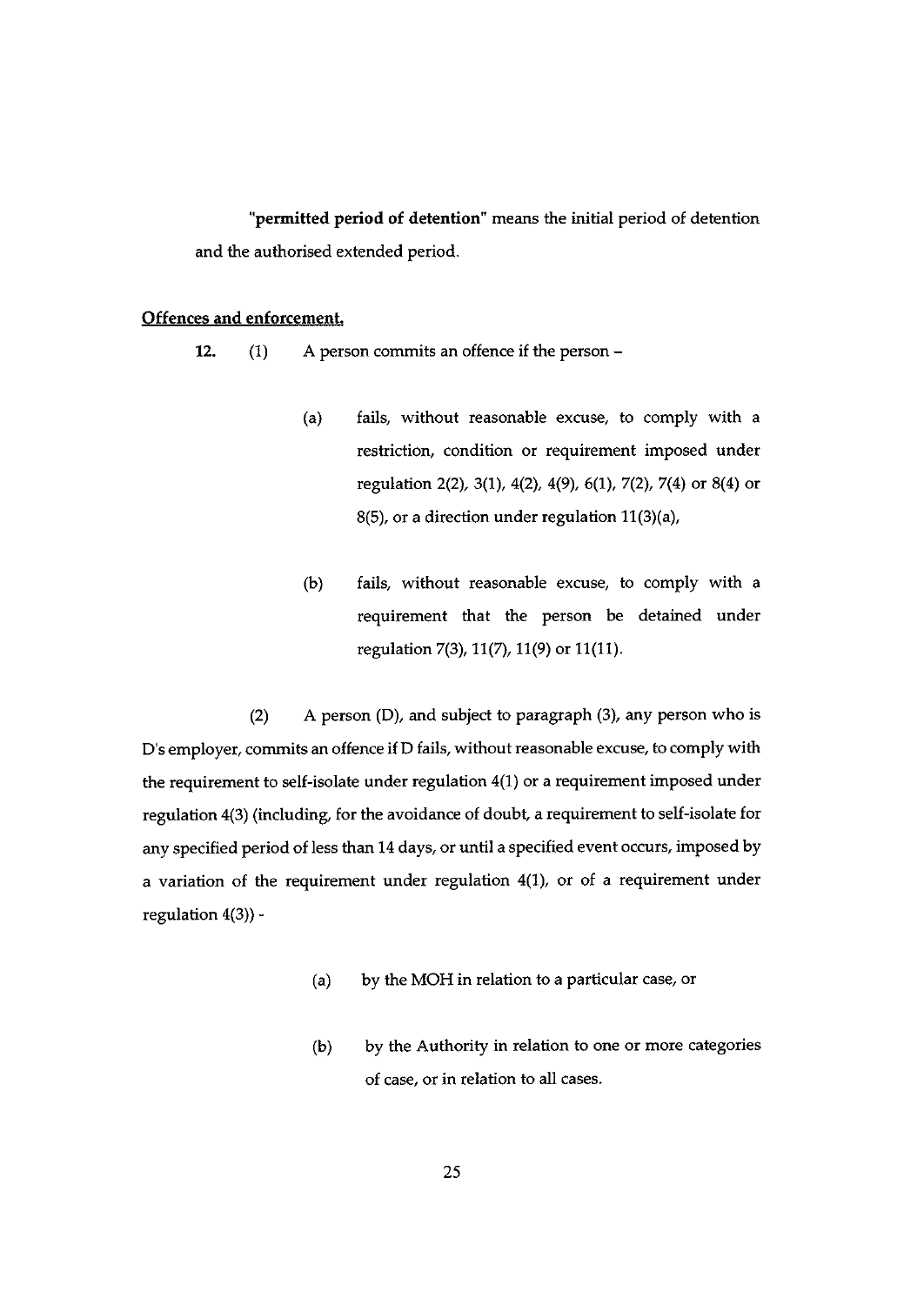(3) It is a defence for an employer charged with an offence under paragraph (2) to prove that he or she has taken all reasonable precautions to avoid the commission of an offence.

(4) A person who obstructs, without reasonable excuse, any person carrying out a function under these Regulations commits an offence.

(5) A responsible adult who fails without reasonable excuse to comply with regulation 4(11), 5(2), 6(9) or 7(6) commits an offence.

(6) A person guilty of an offence under paragraph  $(1)$ ,  $(4)$  or  $(5)$  is liable on conviction to a fine not exceeding level 3 on the uniform scale.

(7) A person guilty of an offence under paragraph (2) is liable on conviction to a fine not exceeding level 5 on the uniform scale, to imprisonment for a term not exceeding 14 days, or to both.

(8) The investigation of an offence under this Part shall be treated as an assigned matter within the meaning of section <sup>1</sup> of the Customs and Excise (General Provisions) (Bailiwick of Guernsey) Law, 1972<sup>f</sup> (including, for the avoidance of doubt, for the purposes of paragraph 1(a) of Schedule <sup>5</sup> to PPACE, and consequently the provisions of PPACE which relate to the investigation of offences conducted by police officers apply to the investigation of offences under this Part conducted by customs officers).

 $\mathbf f$ Ordres en Conseil Vol. XXIII, p. 573; amended by Ordres en Conseil Vol. XXIV, p. 87; Vol. XXXI, p. 278; Vol. XXXIII, p. 217; Order in Council No. X of 2004; No. II of 2010; No. XIV of 2007; No. XV of 2012; No. VI of 2019; Ordinance No. XXXIII of 2003; No. XXIX of 2004; Nos. XLVIII and XXXV of 2007; No. VII of 2008; No. XLIII of 2013; No. XL of 2014; and No. IX of 2016.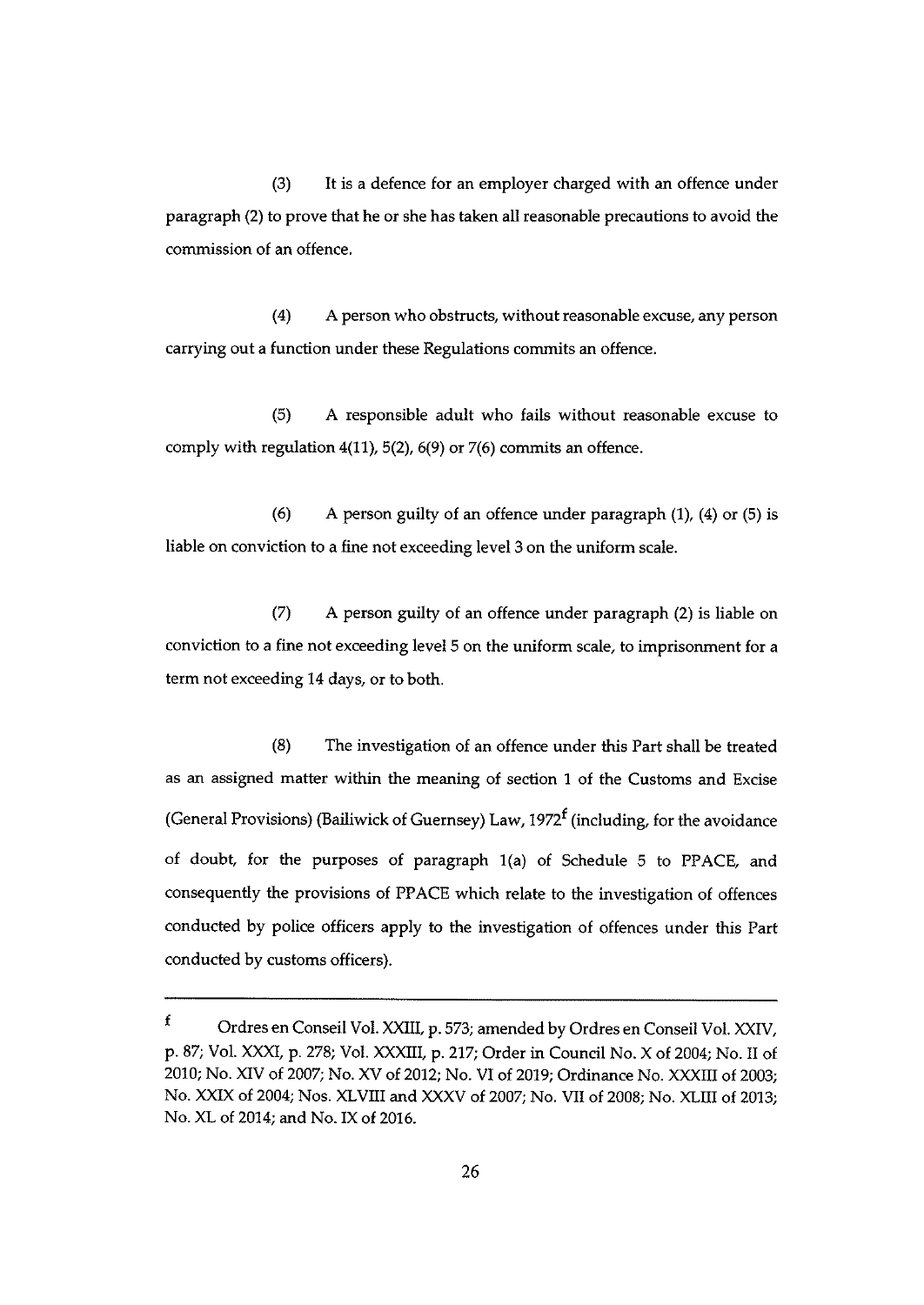### False or misleading information.

- 13. (1) If a person to whom paragraph (2) applies
	- (a) makes a statement which he or she knows or has reasonable cause to believe to be false, deceptive or misleading in a material particular,
	- (b) recklessly makes a statement, dishonestly or otherwise, which is false, deceptive or misleading in a material particular,
	- (c) produces or furnishes, or causes or permits to be produced or furnished, any information or document which he or she knows or has reasonable cause to believe to be false, deceptive or misleading in a material particular, or
	- (d) recklessly produces or furnishes or recklessly causes or permits to be produced or furnished, dishonestly or otherwise, any information or document which is false, deceptive or misleading in a material particular,

he or she is guilty of an offence.

(2) This paragraph applies to a person who —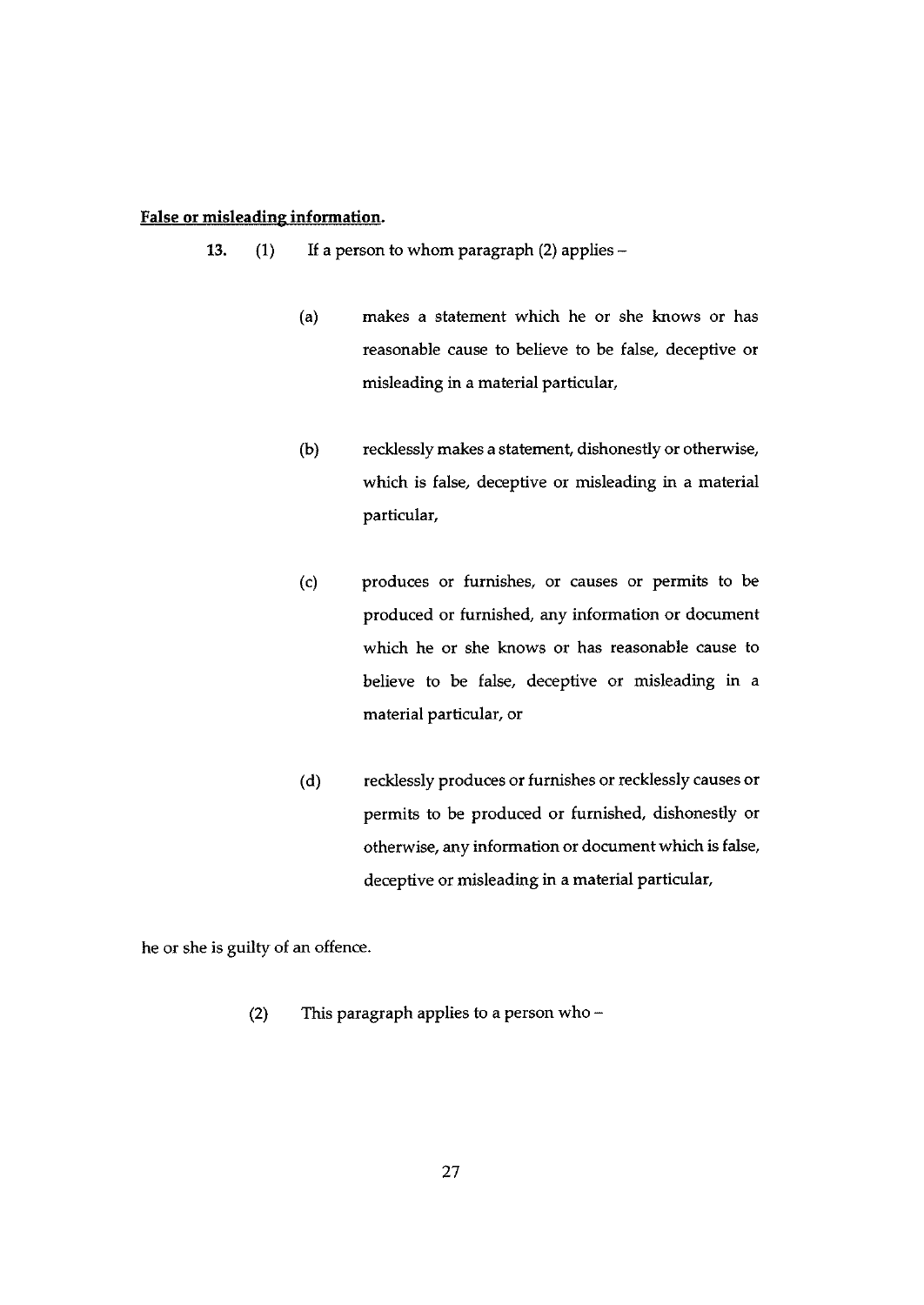- (a) makes any statement or provides any information or document to a relevant officer, when acting in the exercise of his or her functions under this Part, or
- (b) otherwise than as mentioned in paragraph (a) makes any statement or provides any information or document to a relevant officer in circumstances in which he or she knows or could reasonably be expected to know that the statement, information or document would or might be used by a relevant officer for the purpose of exercising his or her functions under this Part.

(3) A person guilty of an offence under this regulation is liable on conviction to a fine not exceeding level <sup>3</sup> on the uniform scale.

#### Interpretation of this Part: general.

14.  $(1)$  In this Part, unless the context otherwise requires –

"child" means a person under the age of 18 years,

"customs officers" has the meaning given by section 89(6) of PPACE, and "customs officer" shall be construed accordingly,

the "employer' of <sup>a</sup> person (A) includes (but is not limited to) <sup>a</sup> person who has engaged the services of A by way of a contract or other arrangement entered into with a third party (and for the avoidance of doubt, that third party may be resident or established outside Guernsey),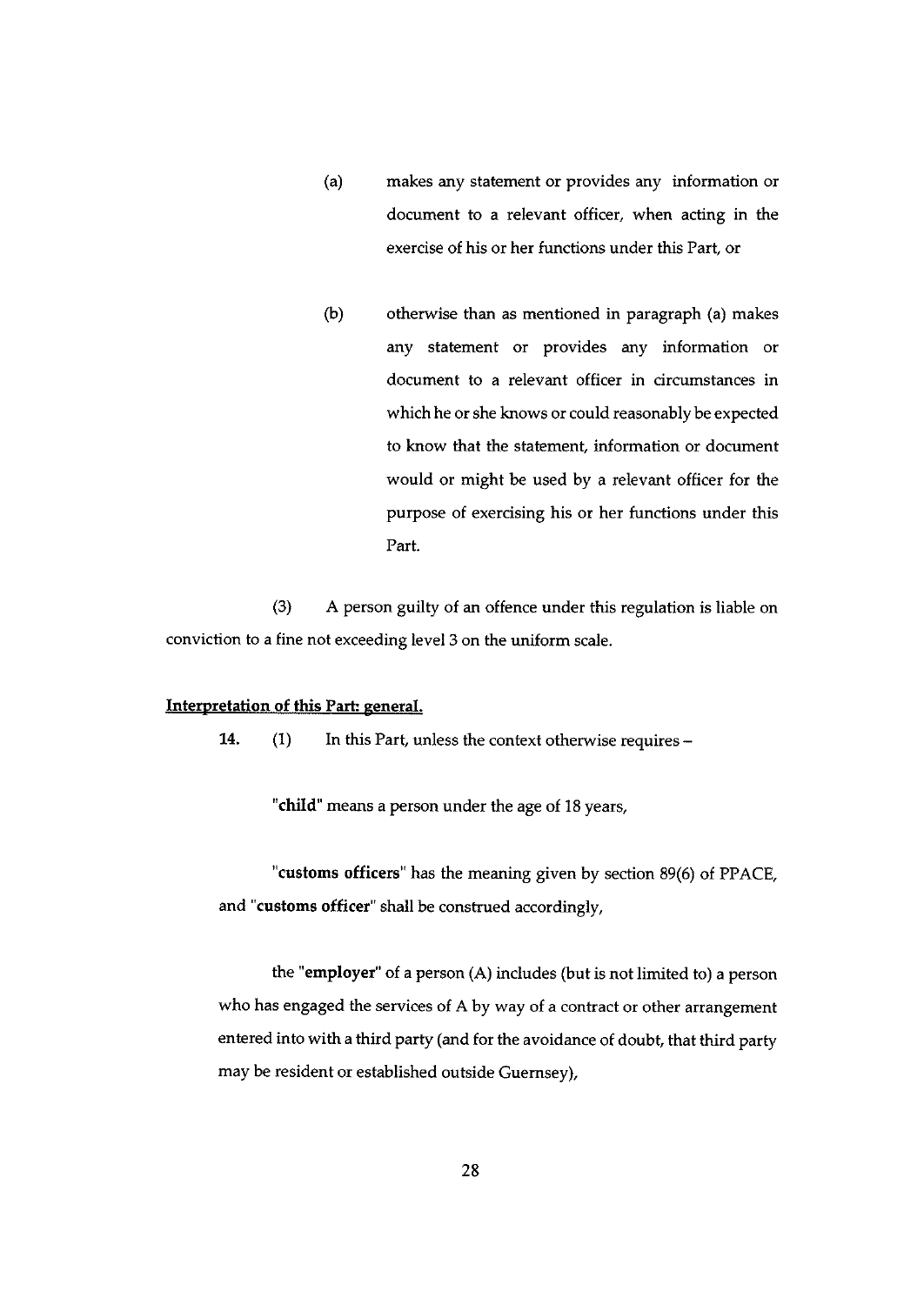#### "hospital" means —

- (a) any hospital regulated or operated by the States Committee for Health & Social Care (including, for the avoidance of doubt, Le Mignot Memorial Hospital in Alderney), or
- (b) the Sark Medical Centre,

"infected area" means an area specified by the MOH as an infected area for the purposes of these Regulations on the relevant States of Guernsey website, or otherwise reasonably considered by the MOH to be an area where there is sustained human-to-human transmission of coronavirus, or from which there is a high risk of importation of infection or contamination (with coronavirus) via travel from that area to the Bailiwick or any part thereof,

"police officer" includes a customs officer,

"PPACE" means the Police Powers and Criminal Evidence (Bailiwick of Guernsey) Law, 2003<sup>g</sup>,

"responsible adult" means, in relation to a child, a person with parental responsibility for the child, within the meaning of the Children (Guernsey and Alderney) Law, 2008, the Children (Sark) Law, 2016, or the Child Protection (Sark) Law, 2020 as the case may be, or a person who has the care or charge of the child for the time being,

Order in Council No. XIV of 2009; amended by Order in Council No. XVI of 2009; No. XV of 2011; Ordinance No. XXXIII of 2003; No. XXIX of 2011; No. XXXIX of 2015; No. IX of 2016; and No. XXVI of 2018.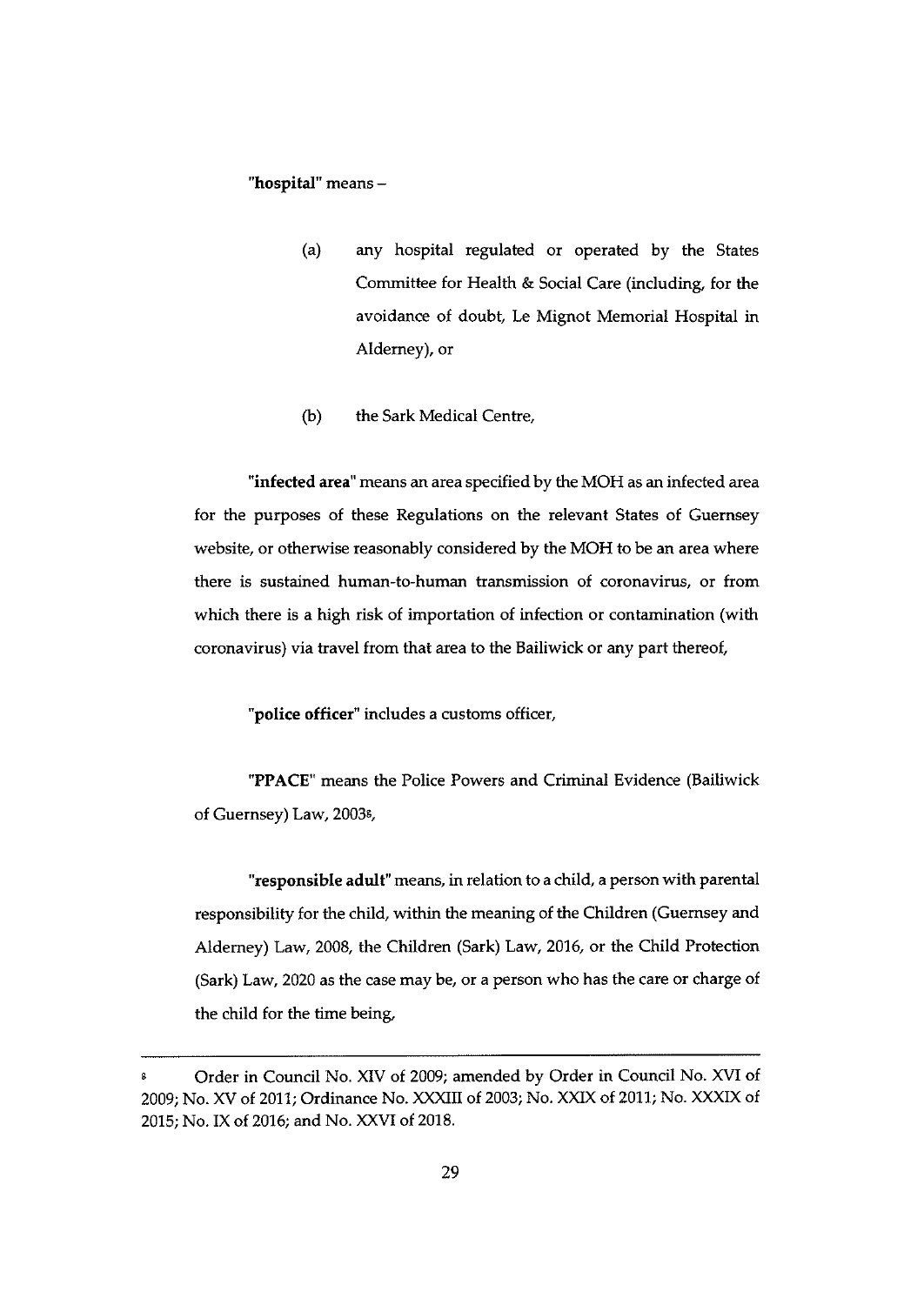"relevant officer" means a police officer, the MOH, and any other person or category of person authorised by the Chief Officer of Customs and Excise to exercise functions under regulation 4(2),

'requirement" means a requirement imposed under this Part (including the requirement to self-isolate under regulation 4(1)),

"restriction" means a restriction imposed under this Part,

"Royal Court" means the Royal Court sitting as an Ordinary Court, which shall be constituted by the Bailiff sitting alone,

"screening requirements" means the requirements set out in regulation  $5(1)$ , and

"travel document" means anything that is or appears to be  $-$ 

- (a) a passport
- (b) an identity card, or
- (c) a ticket or other document that permits a person to make a journey, including such a ticket or document that is in wholly electronic form.

(2) In this Part, a reference to infection or contamination, however expressed, is a reference to infection or contamination with coronavirus, and related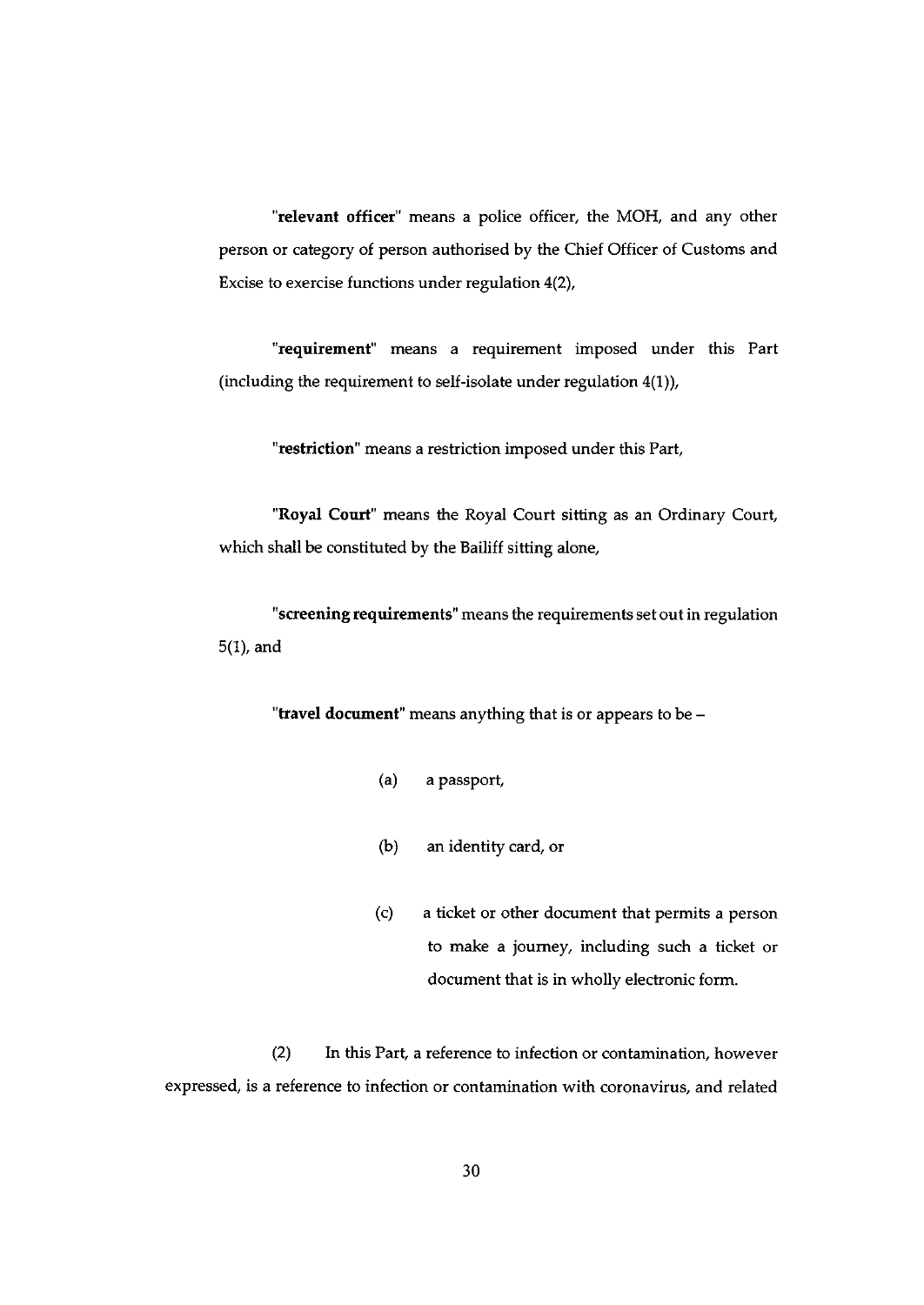expressions are to be construed accordingly.

#### Definition of "self-isolate".

15. (1) In these regulations, "self-isolate" in relation to a person ("P") means for P to keep himself or herself separated from any other person in such a manner as to prevent infection or contamination, in accordance with such directions as may be given by the MOH from time to time; and such directions may be given both generally (by publication on the relevant States of Guernsey website) and in respect of any particular case (in such manner as the MOH thinks fit).

(2) For the avoidance of doubt, a direction by the MOH given under paragraph (1) may include, amongst other things, a requirement that P remain within and not leave notified premises other than in accordance with —

- (a) the terms of the direction, or
- (b) a permission granted by the MOH to P.

and a permission under paragraph (b) may be granted in such manner as the MOH thinks fit.

 $(3)$  For the avoidance of doubt, a direction including a requirement of the type referred to in paragraph (2) may, amongst other things, specify that P may not enter a garden, yard, passage, outhouse or other appurtenance of such notified premises, or may do so only for a specified period of time each day, where the MOH considers that such a restriction is necessary to protect P. or other persons, from the risk of infection.

(4) In paragraph (2), "notified premises" means premises at an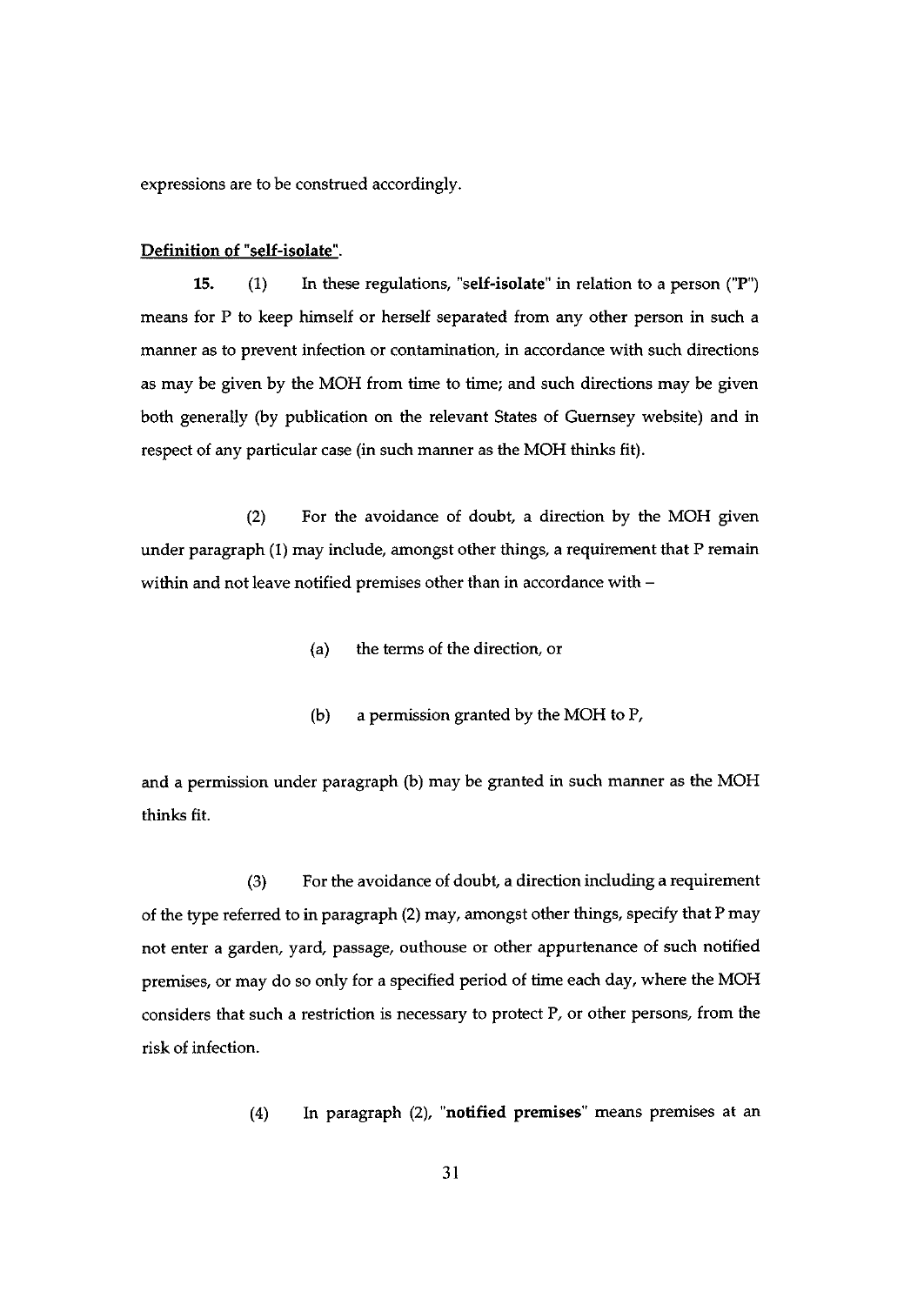address to be notified by P to the States of Guernsey at such time, and in such manner, as the MOH may from time to time require; and for the avoidance of doubt, the MOH may require such an address to be notified before, or on, P's arrival in the Bailiwick.

#### PART II

#### MISCELLANEOUS AND FINAL

#### Modification of legislation relating to mental health.

- 16. The Schedule modifies
	- (a) the Mental Health (Bailiwick of Guernsey) Law,  $2010<sup>h</sup>$ , and
	- (b) the Mental Health Review Tribunal Procedure Rules, 2012',

which modifications shall have effect for the period of validity of these Regulations.

# Guernsey Financial Services Commission: officers appointed as Senior Decision Makers.

17. (1) This regulation applies when a Senior Decision Maker is undertaking work in connection with deciding whether sanctions, proposed against an individual or person, should be imposed, including, but not limited to -

i

<sup>h</sup> Order in Council No. XV of 2011; amended by Ordinance No. IX of 2016; and No.1 of 2017.

O.R.C. No.1 of 2012; as amended by O.R.C. No. III of 2018.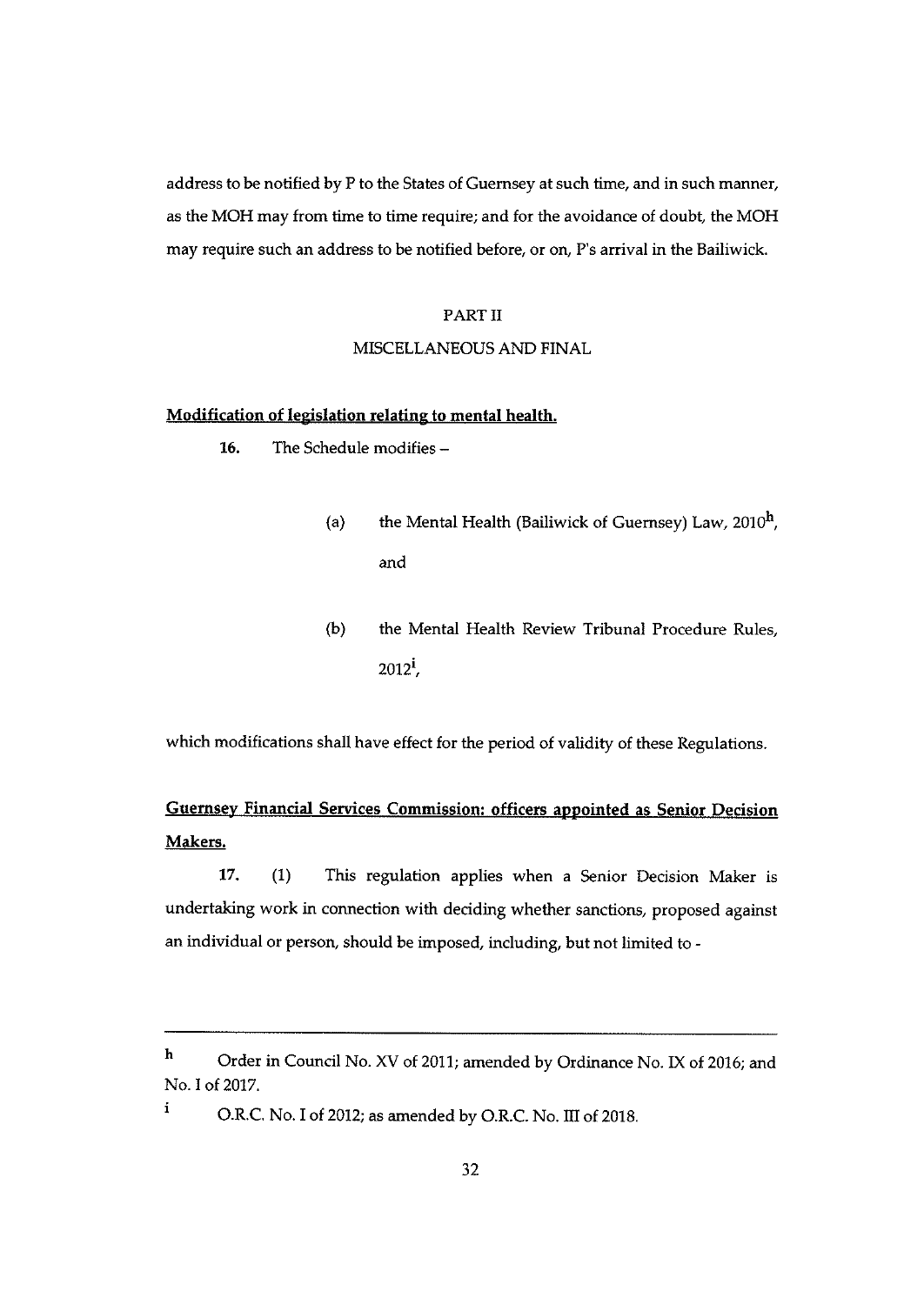- (a) the publication of a public statement under section 1IC of the Financial Services Commission (Bailiwick of Guernsey) Law, 1987<sup>j</sup> (the "Financial Services Commission Law"),
- (b) the imposition of a discretionary financial penalty under section 110 of the Financial Services Commission Law, and
- (c) the imposition of a prohibition order under
	- (i) section 34E of the Protection of Investors (Bailiwick of Guernsey) Law,  $1987<sup>k</sup>$ ,
	- (ii) section 17A of the Regulation of Fiduciaries, Administration Businesses and Company

j Ordres en Conseil Vol. XXX, p. 243; amended by Ordres en Conseil Vol. XXXI, p.278; Vol. XXXII, p.471; Vol. XXV(1), p.271; Vol. XXXVII, p. 24; Order in Council No. XVII of 2002; Nos. ifi of XXII of 2003; Nos. XIX, XXIII and XXIV of 2008; No. XIX of 2010; No. ifi of 2013; No. <sup>I</sup> of 2015; No. XIII of 2017; Ordinance No. XXXIII of 2003; Nos. XII, XX, XXXIV and XXIX of 2015; Nos. IX and XXII of 2016; Nos. III, XIX and XXVII of 2017; Aldemey Ordinance No. ifi of 2017; Sark Ordinance No. X of 2017; No. XXVI of 2018; G.S.I. No. 29 of 2009; and G.S.I. No.49 of 2017.

k Ordres en Conseil Vol. XXX, p. 281; amended by Ordres en Conseil Vol. XXX, p. 243; Vol. XXXII, p. 324; Vol. XXXVU), p. 271; Vol. XXXVII, p. 264; Vol. XXXVII, p. 24; Order in Council No. XVII of 2002; Nos. XV and XXXII of 2003; Nos. XVIII and XX of 2008; No. XIII of 2010; Recueil d'Ordonnances Tome XXIV, p. 324; Tome XXVI, p. 333; Tome XXVIII, p. 51; Tome XXVIII, p. 87; Ordinance No. XXXIII of 2003; No. XXXI of 2008; No. VII of 2009; Nos. XII, XX and XXXIX of 2015; Nos. IX and XXIX of 2016; Nos. III and XXVII of 2017; Sark Ordinance No. <sup>X</sup> of 2017; Nos. XXVI and XXVII of 2018; G.S.I. No. 83 of 2010; and G.S.I. No. 50 of 2017.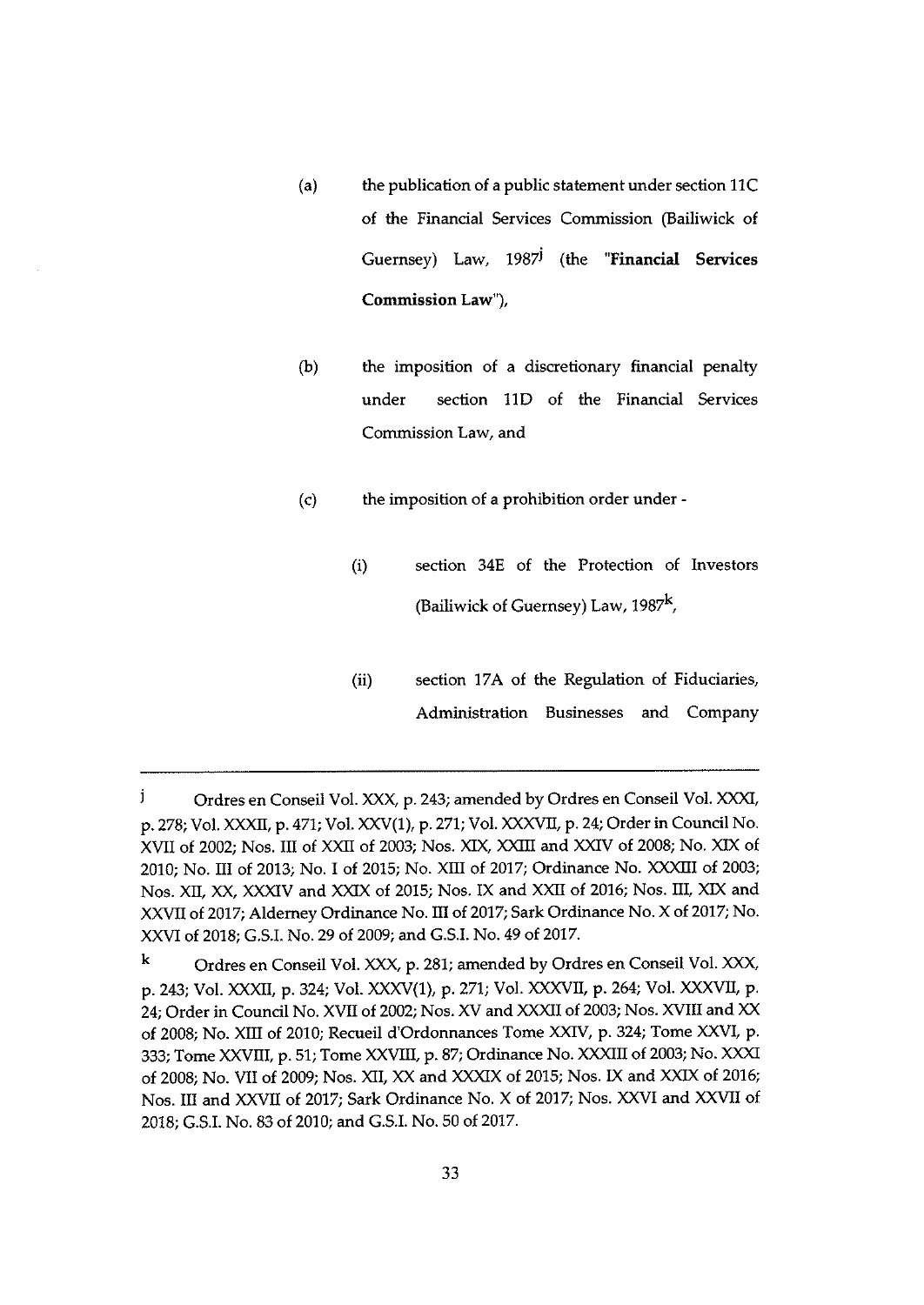Directors, etc (Bailiwick of Guernsey) Law,  $2000<sup>1</sup>$ ,

- (iii) section 28A of the Insurance Business (Bailiwick of Guernsey) Law, 2002m,
- (iv) section 18A of the Insurance Managers and Insurance Intermediaries (Bailiwick of Guernsey) Law, 2002<sup>n</sup>, and

 $\mathbf{I}$ Order in Council No. <sup>I</sup> of 2001; amended by Order in Council No. <sup>I</sup> of 2000; No. XIV of 2003; No. XVI of 2007; Nos. VIII and XXV of 2008; Nos. Xffl and XIX of 2010; No. I of 2013; Ordinance No. XXXVII of 2001; No. XXXIII of 2003; No. VII of 2009; Nos. XII and XXXIX of 2015; Nos. II and IX of 2016; No. XXVII of 2017; Aldemey Ordinance No. III of 2017; Sark Ordinance No. <sup>X</sup> of 2017; Nos. XXVI and XXVII of 2018; G.S.I. No. 3 of 2018; G.S.I. No. 83 of 2010; G.S.I. No. 4 of 2013; G.SJ. No. 50 of 2017; G.S.I. No. 56 of 2017; and G.S.I. No. 72 of 2017.

m Order in Council No. XXI of 2002; amended by Order in Council No. I of 2000; No. XIII of 2010; Ordinance No. XXXIII of 2003; No. XII of 2008; Nos. VIII and XXXI of 2010; No. XXXVI of 2011; No. LV of 2014; Nos. XII and XXXIX of 2015; No. IX of 2016; No. III and XXVII of 2017; Sark Ordinance No. X of 2017; No. XXVI of 2018; G.S.I. No. 33 of 2004; G.S.I. No. <sup>4</sup> of 2008; G.S.I. No. 15 of 2010; G.S.I. No. 83 of 2010; G,S.I. No. 68 of 2014; G.S.I. No. 121 of 2015; and G.S.I. No.50 of 2017.

 $\mathbf n$ Order in Council No. XXII of 2002; amended by Order in Council No. <sup>I</sup> of 2000; No. XIII of 2010; Ordinance No. XXXIII of 2003; No. XIII of 2008; No. IX of 2010; Nos. XII and XXXIX of 2015; Nos. II and IX of 2016; No. XXVII of 2017; Alderney Ordinance No. III of 2017; Sark Ordinance No. X of 2017; No. XXVI of 2018; G.S.I. No. <sup>2</sup> of 2008; G.S.I. No. 16 of 2010; G.S.I. No.83 of 2010; and G.S.J. No.50 of 2017.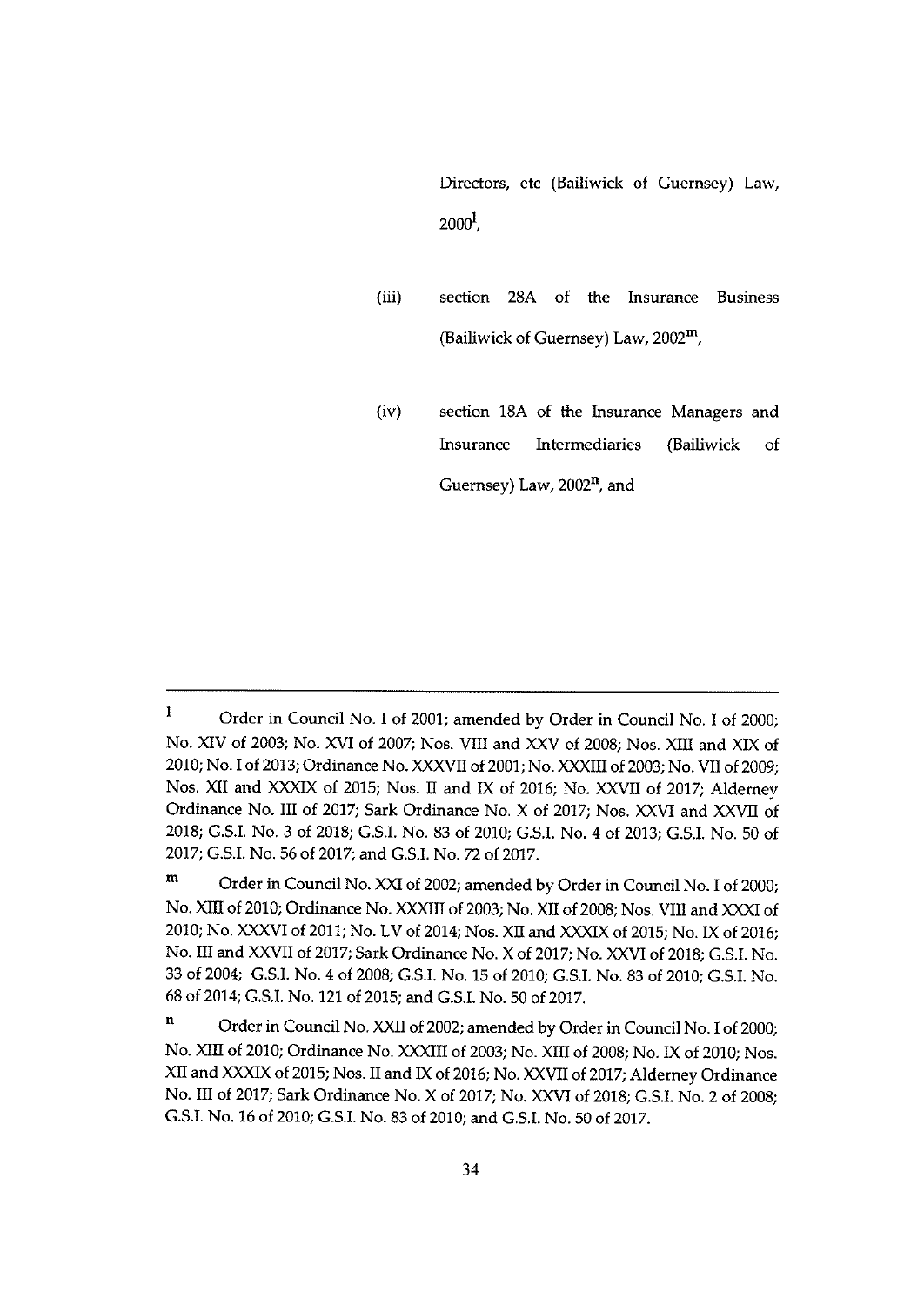(v) section 17A of the Banking Supervision (Bailiwick of Guernsey) Law, 1994°,

and in this regulation, a 'Senior Decision Maker" means an officer, appointed by the Guernsey Financial Services Commission ("the Commission") to fulfil the role of Senior Decision Maker, and exercising powers delegated by the Commission in relation to the same under section 19 of the Financial Services Commission Law.

(2) A Senior Decision Maker undertaking work described in paragraph (1) may undertake some or all of that work outside the Bailiwick, including, but not limited to —

- (a) the consideration of representations,
- (b) the preparation of reports, Minded to Notices, final decisions,
- (c) the acceptance of written representations, and
- (d) the holding of oral hearings.

(3) An oral hearing may be held by a Senior Decision Maker who is outside the Bailiwick by telephone, live television link or any other means of

<sup>°</sup> Ordres en Conseil Vol. XXXV(1), p. 271 of 2001; amended by Order in Council Nos. XVII and XXI of 2002; No. XVI of 2003; No. XVI of 2008; No. IV of 2009; Nos. XIII and XXI of 2010; Ordinance No. XXXIII of 2003; Nos. XII, XX and XXXIX of 2015; Nos. II and IX of 2016; No. XXVII of 2017; Alderney Ordinance No. III of 2017; Sark Ordinance No. X of 2017; No. XXVI of 2018; G.S.I. No. 3 of 2000; G.S.I. No. I of 2008; G.S.I. No. 35 of 2010; and G.S.I. No.50 of 2017.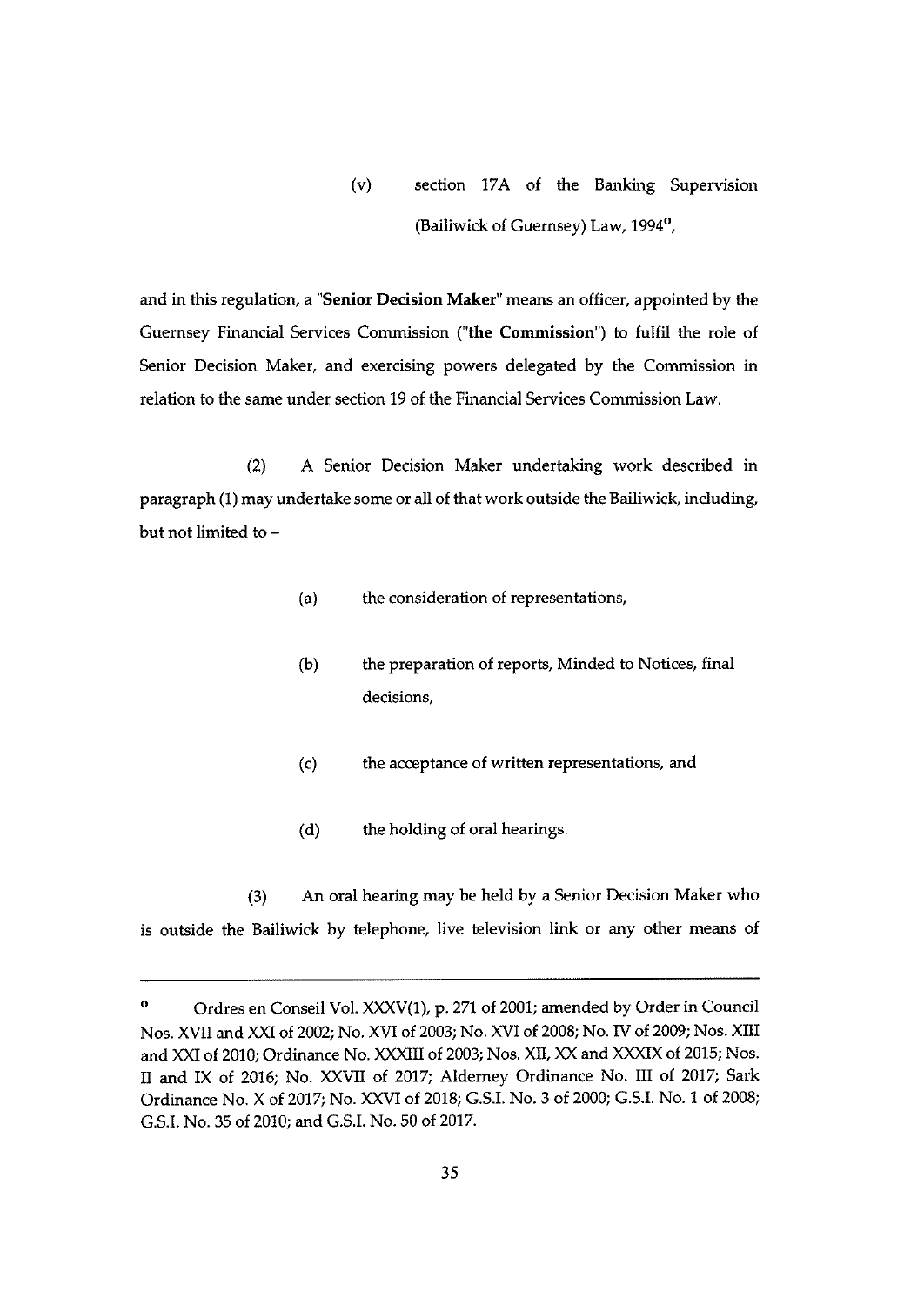telecommunications or electronic communications, and for the purposes of such a hearing, a Senior Decision Maker, party or other person who is in communication with other persons at the hearing so that each person at the hearing can hear or read what is being said or communicated by each of the others, is deemed, subject to paragraph (4), to be present at the oral hearing for all purposes.

(4) In the event that a means of communication referred to in paragraph (3) fails or is corrupted, or the Senior Decision Maker considers that confidentiality is compromised, the Senior Decision Maker shall have the discretion at any time during the hearing to determine that a person who is affected by that failure, corruption or compromise of confidentiality is no longer deemed to be present at the hearing.

(5) For the avoidance of doubt, a determination under paragraph (4) does not affect the validity of the proceedings of the hearing for any purpose prior to the making of that determination.

#### Power of MOH to dose schools.

18. (1) The powers of the MOH under Article VIII(8) of the Public Health Ordinance,  $1936<sup>1</sup>$ , to require measures to be taken by any school in order to prevent the spread of infection, shall apply in respect of Sark.

 $\mathbf{I}$ Recueil d'Ordonnances Tome VIII, p. 315; amended by Ordres en Conseil Vol. XXXI, p. 278; Order in Council No. XIV of 2012; No. VI of 2015; Recueil d'Ordonnances Tome X, pp. <sup>35</sup> and 61; Tome XIII, p. 264; Tome XV, p. 239; Tome XV, p. 387; Tome XIX, p. 91; Tome XX, p. 163; Tome XXIII, p. 427; Tome XXVIII, p. 80; Ordinance No. XXXIII of 2003; No. XXXVIII of 2006; No. XLI of 2010; No. XLII of 2014; Nos. IX and XXI of 2016. This Ordinance is applied to the Island of Alderney by the Alderney (Application of Legislation) Ordinance, 1948 and to the Islands of Herm and Jethou by the Public Health (Amendment) Ordinance, 1963.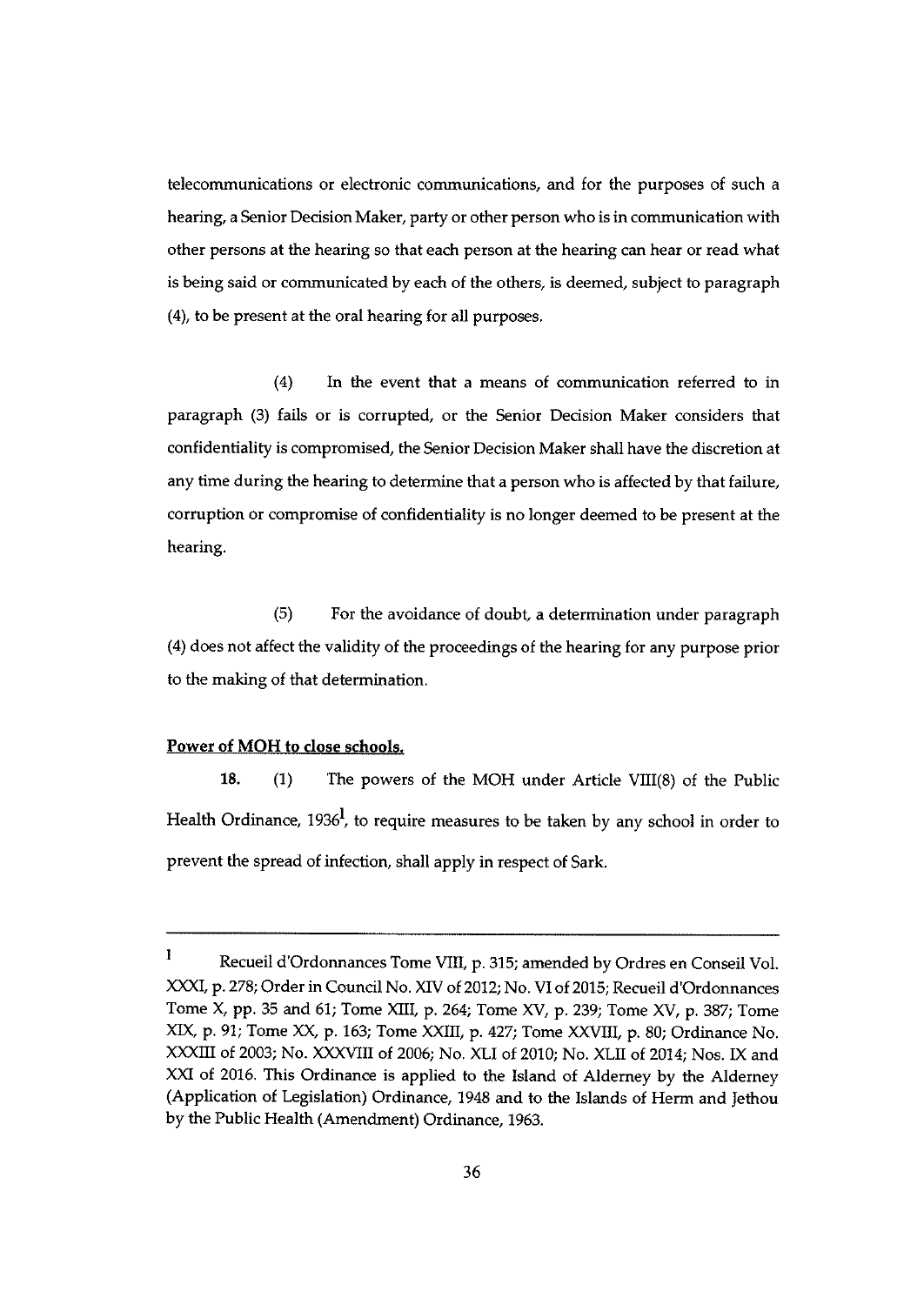$(2)$  For the avoidance of doubt, the measures that the MOH may require to be taken under the above enactment (including as it applies in Sark under paragraph (1)) include, but are not limited to, the immediate closure, partial closure, or closure subject to conditions, of any school for any period.

## Court of AppeaL

19. (1) Section 7 (Venue) of the Court of Appeal (Guernsey) Law,  $1961<sup>p</sup>$ is disapplied.

(2) The Court of Appeal may sit for the hearing of appeals in or outside the Bailiwick.

 $(3)$  For the avoidance of doubt, the Bailiff or presiding judge may give directions as to how the proceedings of the Court of Appeal shall be conducted, including (but not limited to) a direction that the proceedings, or part thereof, shall be conducted by way of telephone, live television link or any other means of telecommunications or electronic communications.

#### Offences by legal persons and unincorporated bodies.

20. (1) Where a legal person is guilty of an offence under these Regulations, and the offence is proved to have been committed with the consent or connivance of, or to be attributable to any neglect on the part of —

> (a) any director, manager, secretary or other similar officer, or any foundation official, of the legal person, or

 $P$  Ordres en Conseil Vol. XVIII, p. 315. There are other amendments not material to these Regulations.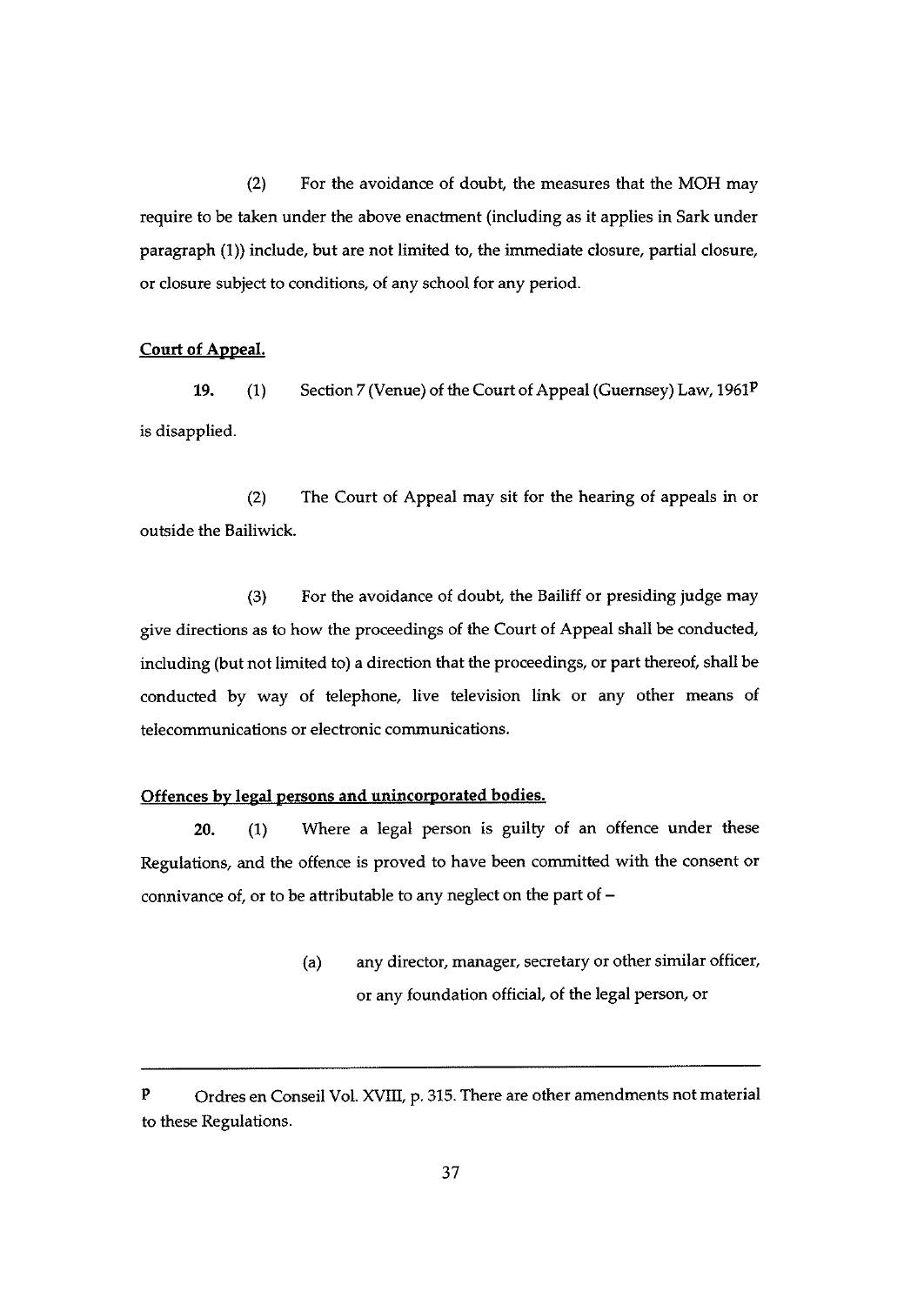(b) any person purporting to act in any such capacity,

he or she as well as the legal person is guilty of the offence and may be proceeded against and punished accordingly.

(2) Where the affairs of a legal person are managed by its members, paragraph (1) applies in relation to the acts and defaults of <sup>a</sup> member in connection with his or her functions of management as if he or she were a director.

(3) Where an offence under these Regulations is committed by an unincorporated body and is proved to have been committed with the consent or connivance of, or to be attributable to any neglect on the part of —

- (a) in the case of a partnership, any partner,
- (b) in the case of any other unincorporated body, any officer of that body who is bound to fulfil any duty whereof the offence is a breach or, if there is no such officer, any member of the committee or other similar governing body, or
- (c) any person purporting to act in any capacity described in subparagraph (a) or (b),

that person as well as the unincorporated body is guilty of the offence and may be proceeded against and punished accordingly.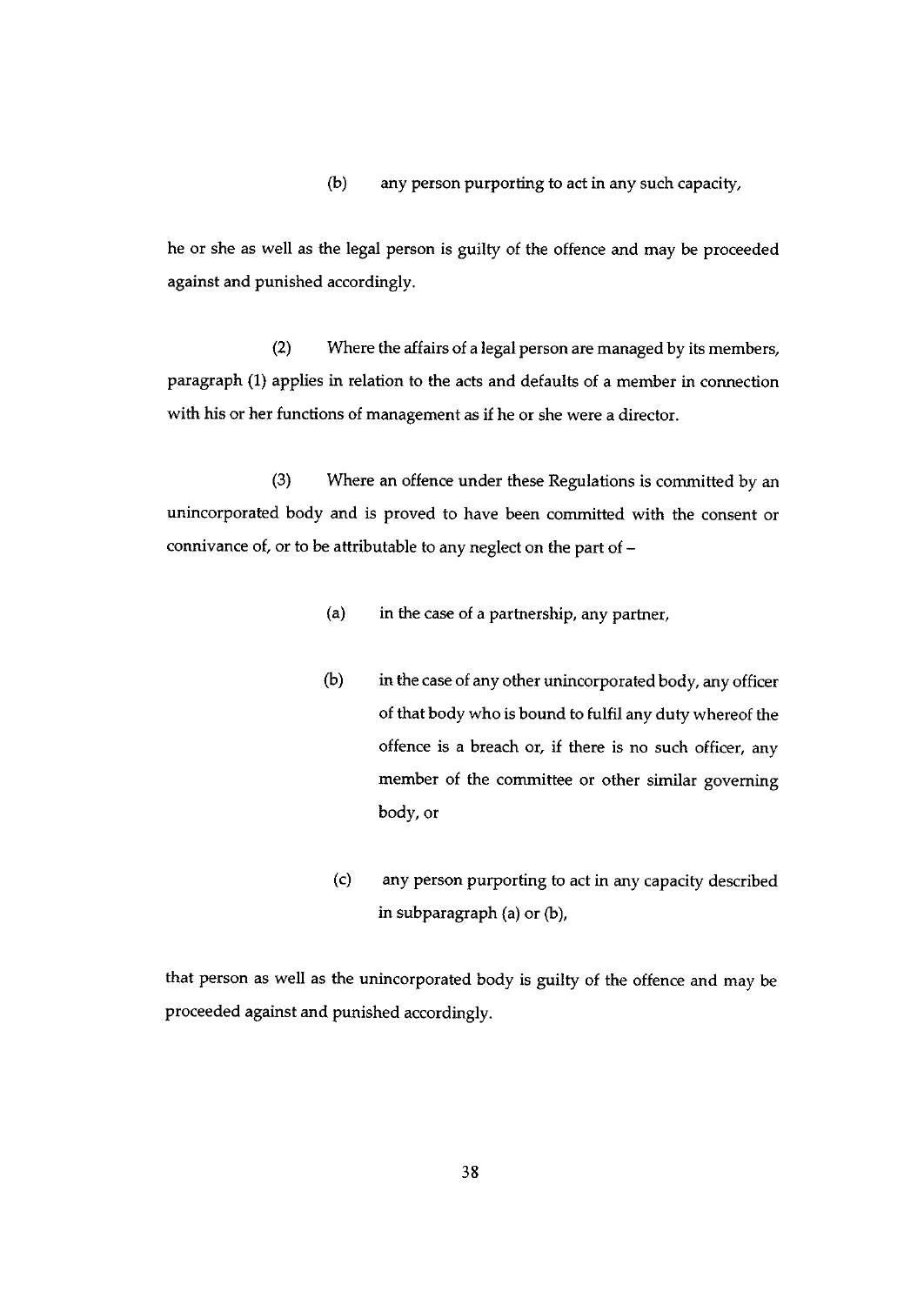(4) Where an offence under these Regulations is alleged to have been committed by an unincorporated body, proceedings for the offence must be brought in the name of that body and not in the name of any of its members.

(5) A fine imposed on an unincorporated body on its conviction of an offence under these Regulations must be paid from the funds of that body.

#### Revocation and savings.

21. (1) The Emergency Powers (Coronavirus) (General Provision) (Bailiwick of Guernsey) (No. 7) Regulations,  $2020<sup>q</sup>$  ("the (No. 7) Regulations") are revoked.

(2) Anything done under or for the purposes of the (No. 7) Regulations before the commencement of these Regulations shall, to the extent that the same is required or authorised to be done under or for the purposes of these Regulations, have effect as if done under or for the purposes of the equivalent provision of these Regulations; and for the avoidance of doubt, the revocation of the revoked regulations does not affect any restriction, requirement, condition, prohibition, or penalty, imposed thereunder.

(3) Anything in the process of being done under or for the purposes of the (No. 7) Regulations before the commencement of these Regulations may, to the extent that the same is required or authorised to be done under or for the purposes of these Regulations, be continued to be done under or for the purposes of the equivalent provision of these Regulations; and for the avoidance of doubt, the revocation of the revoked regulations does not affect any variation by the Authority of the requirement

q G.S.I. No. 84 of 2020.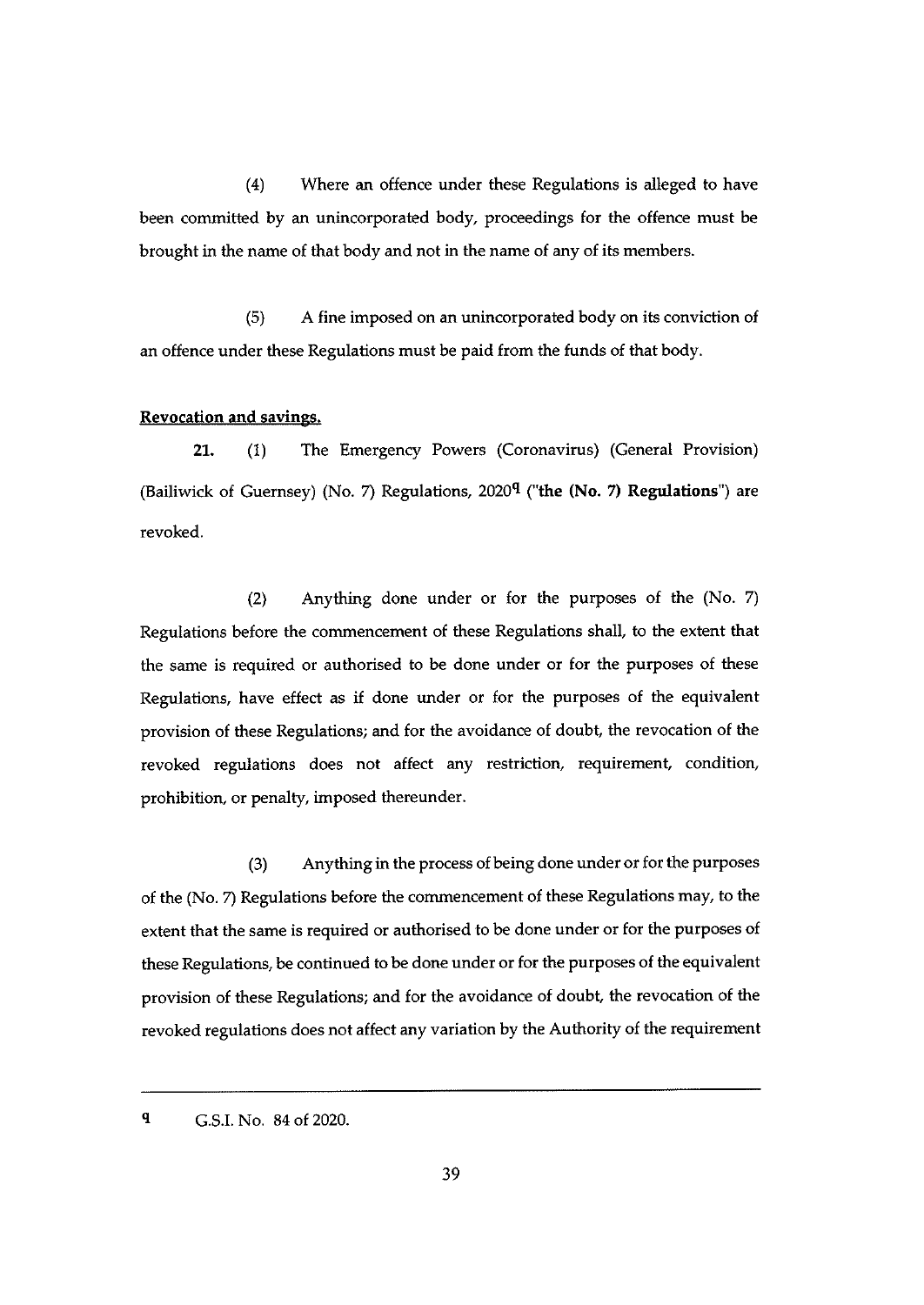to self-isolate under regulation 3(3) of the Emergency Powers (Coronavirus) (General Provision) (Bailiwick of Guernsey) (No. 5) Regulations, 2020 (as amended)<sup>r</sup>, regulation 4(1) of Emergency Powers (Coronavirus) (General Provision) (Bailiwick of Guernsey) (No. 6) Regulations, 2020 (as amended)<sup>5</sup>, or regulation 4(1) of the (No. 7) Regulations, which shall continue to have effect as if done under or for the purposes of the equivalent provision of these Regulations unless and until revoked by the Authority.

(4) Any reference howsoever expressed in any enactment or subordinate legislation to a revoked regulation which is re-enacted (with or without modification) by or under these Regulations shall (unless the contrary intention appears) be construed as a reference to the provision as re-enacted.

(5) In so far as any subordinate legislation made or other thing done (or having effect as if made or done) under or for the purposes of a revoked regulation could be made or done under or for the purposes of these Regulations, it shall (unless the contrary intention appears) have effect as if made or done under or for the purposes of these Regulations.

#### Interpretation: general.

22. (1) In these Regulations, unless the context requires otherwise —

"the Authority": see regulation  $1(2)$ ,

"coronavirus" means Severe Acute Respiratory Syndrome Coronavirus

<sup>S</sup> G.S.I. No. 84 of 2020; amended by G.S.I. No. 94 of 2020.

<sup>r</sup> G.S.I. No. <sup>72</sup> of 2020; amended by G.S.I. No. <sup>74</sup> of <sup>2020</sup> and G.S.I. No. <sup>77</sup> of 2020.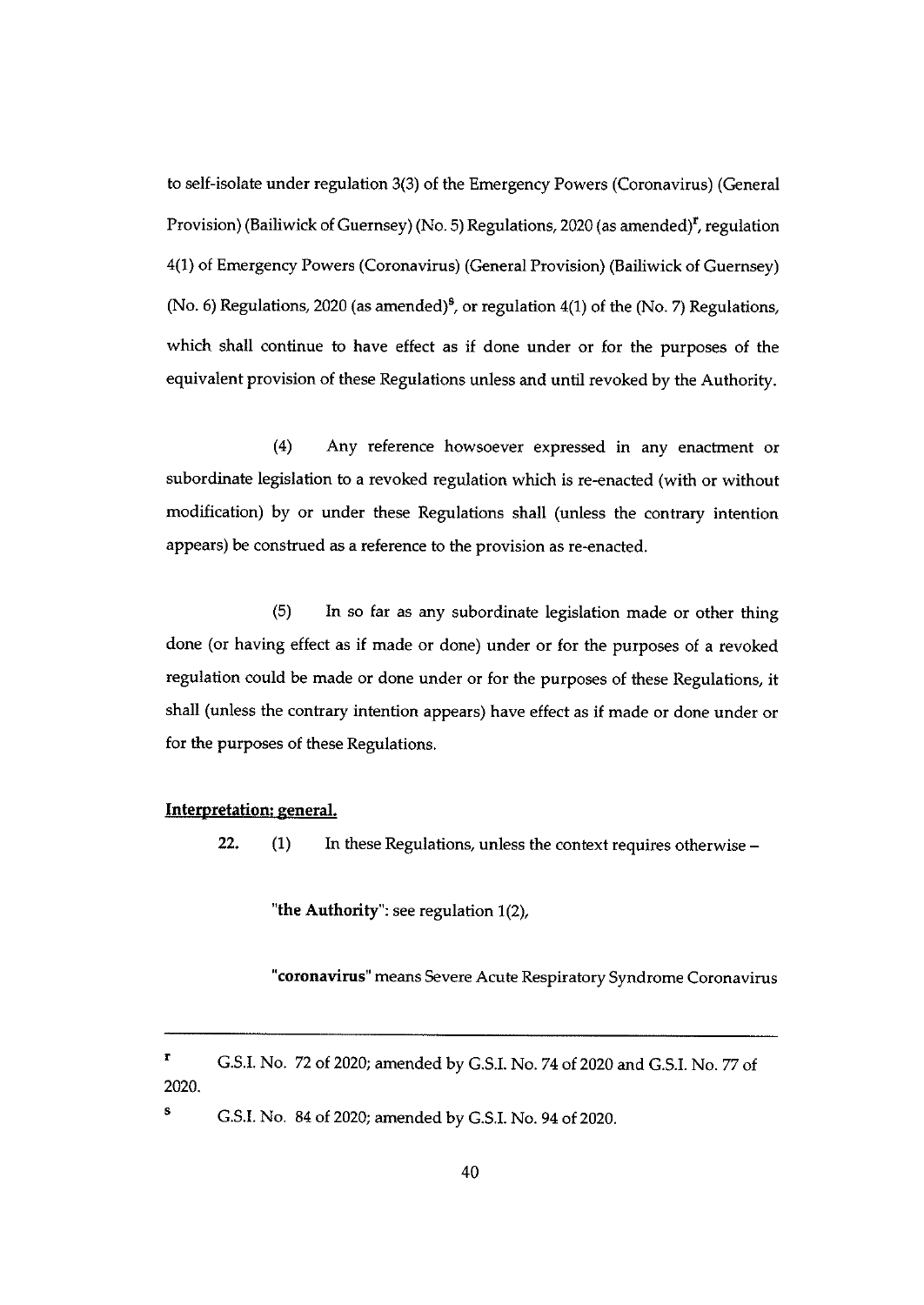2 and/or COVID-19,

"Medicaj Officer of Health" means the Medical Officer of Health appointed by the States of Guernsey Policy & Resources Committee and includes the Deputy or Acting Medical Officer of Health for the time being, and any officer authorised by the Medical Officer of Health to exercise the Medical Officer of Health's functions under these Regulations, and

"the MOH": see regulation  $1(1)$ .

(2) Other terms used in these Regulations in provisions modifying an enactment have the same meaning as in that enactment.

(3) For the avoidance of doubt, the powers of police officers under these Regulations are exercisable in addition to all other powers which police officers may exercise.

#### Citation.

23. These Regulations may be cited as the Emergency Powers (Coronavirus) (General Provision) (Bailiwick of Guernsey) (No. 8) Regulations, 2020.

#### Extent.

24. (1) Subject to paragraph (2), these Regulations shall have effect throughout the Bailiwick.

(2) Regulation 16 shall have effect in Guernsey only.

#### Commencement.

25. These Regulations shall come into force on  $30<sup>th</sup>$  October, 2020.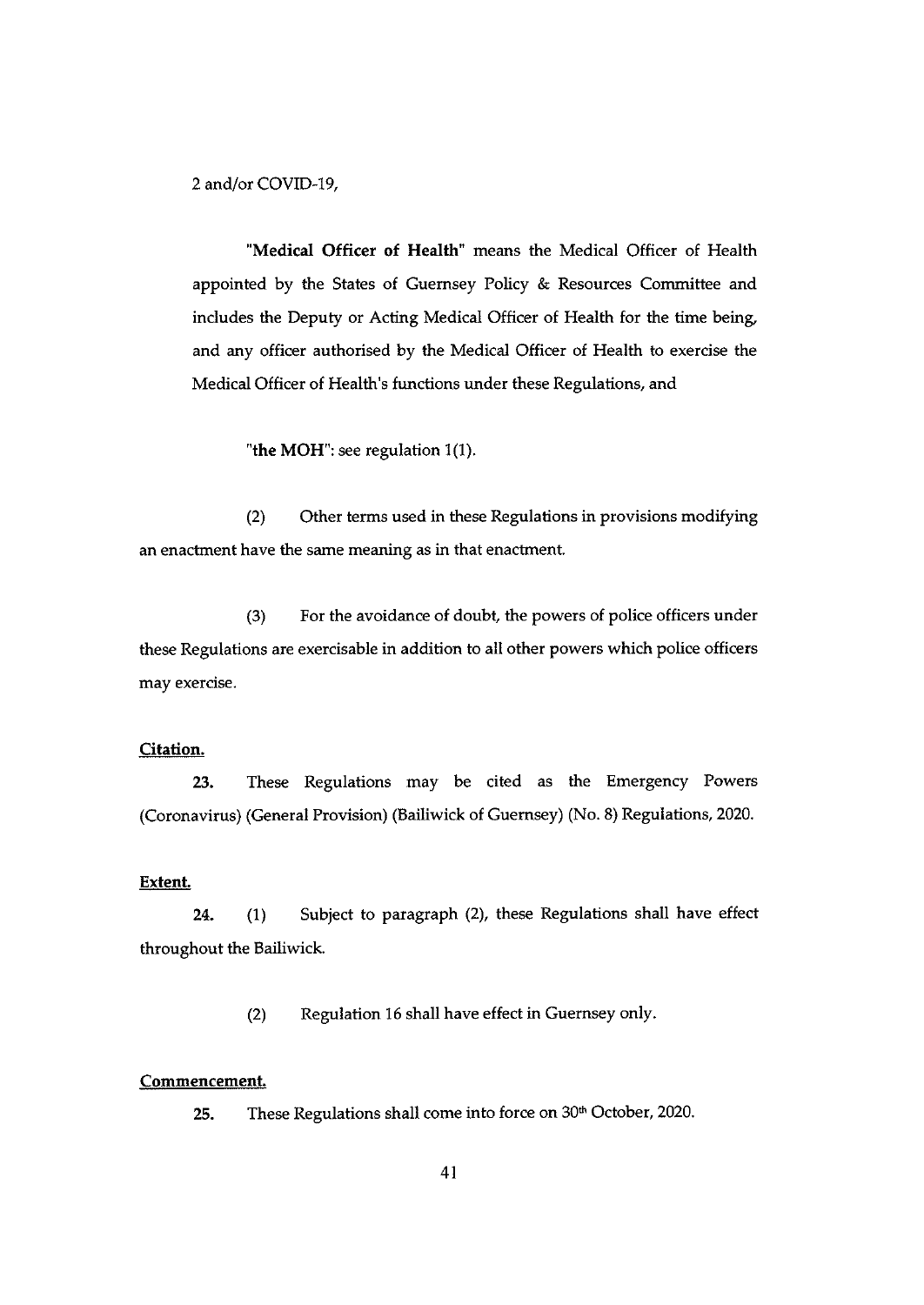Dated this 29<sup>th</sup> day of October, 2020

l Ferbracle

P. T.R. FERBRACHE Chairman of the Civil Contingencies Authority For and on behalf of the Authority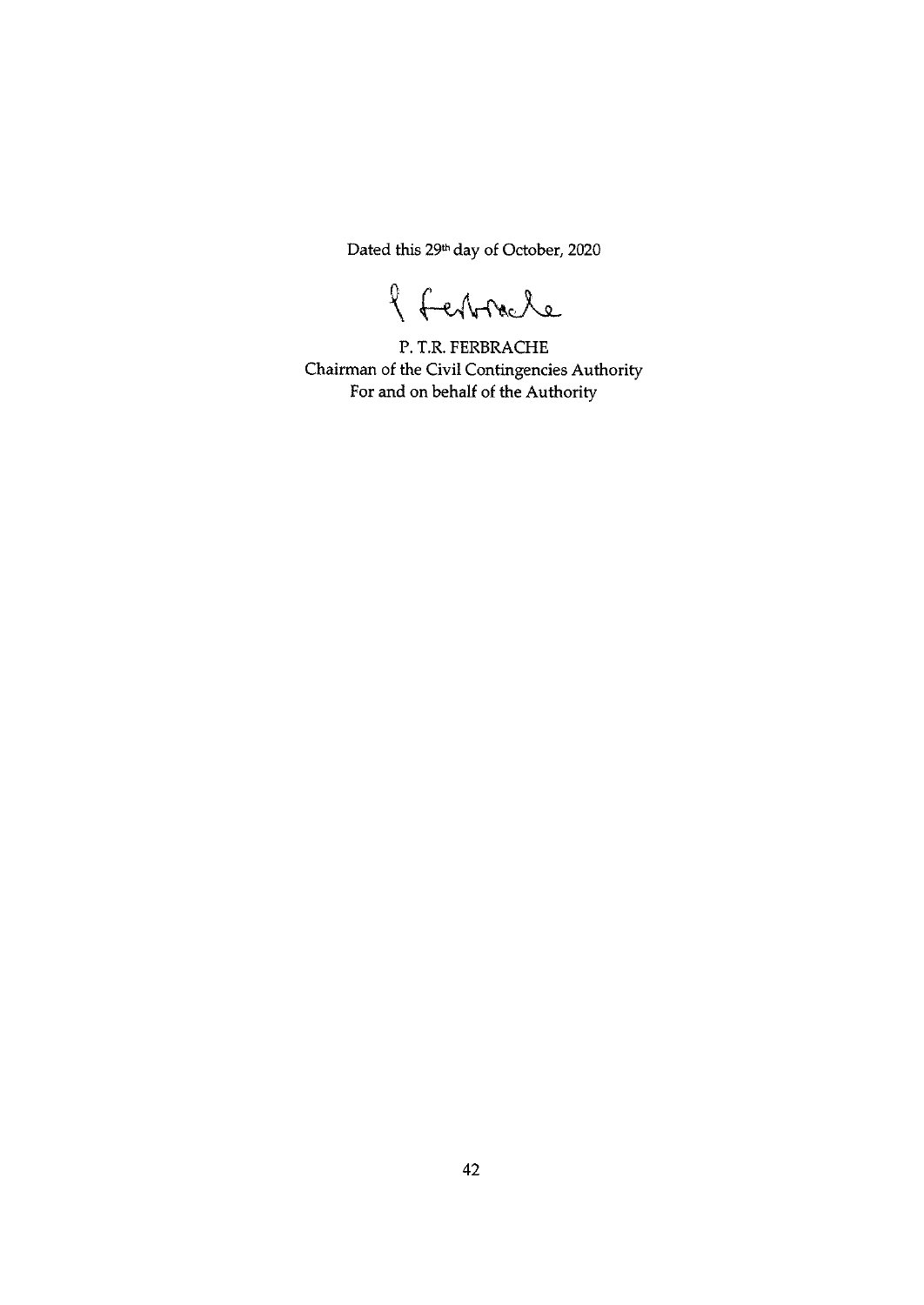#### **SCHEDULE**

#### Regulation 16

#### MODIFICATION OF LEGISLATION RELATING TO MENTAL HEALTH

## Interpretation.

- 1. References in this Schedule to
	- (a) sections are to sections of the Mental Health (Bailiwick of Guernsey) Law, 2010 ("the 2010 Law"), and
	- (b) rules are to rules of the Mental Health Review Tribunal Procedure Rules, 2012 ("the 2012 Rules").

2. Expressions in this Schedule and in the 2010 Law or the 2012 Rules shall have the same meaning as in that Law or those Rules (as the case may be).

#### Forms.

3. Where any form prescribed in the Mental Health (Treatment and Forms) Regulations, 2013 or under the 2012 Rules is inconsistent with a modification made by these Regulations, the form —

- (a) may, in connection with that modification, be used with appropriate amendments, and
- (b) is otherwise, for use in that connection, to be read with such amendments as are necessary to reflect that modification.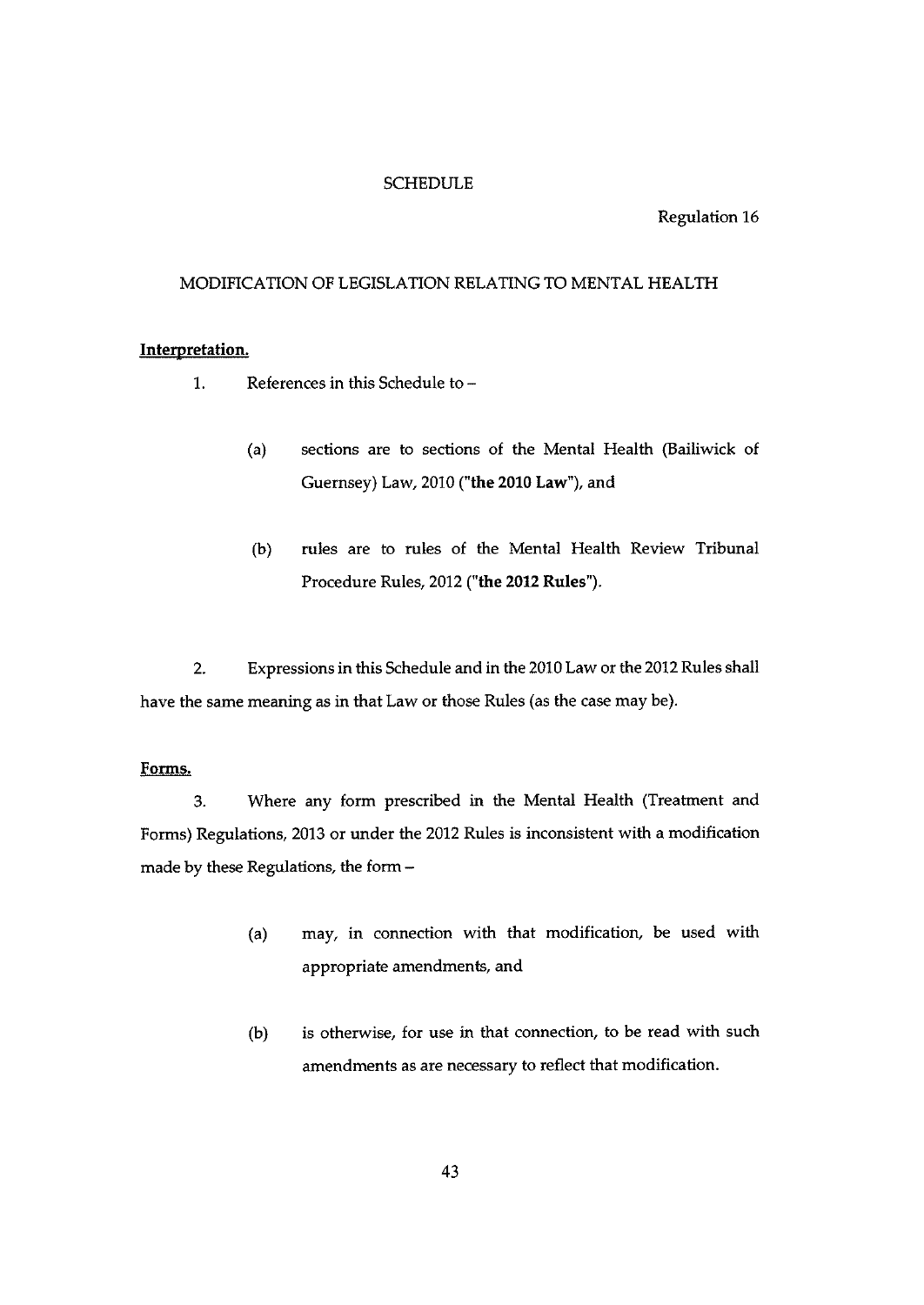#### Modification of the 2010 Law.

4. Where section 56(1)(b) applies (administration of medicine for more than three months), an approved medical practitioner (other than the responsible medical officer of the patient) may give a certificate under section 56(3)(b) (appropriateness of treatment without understanding or consent) if the responsible medical officer is of the opinion that complying with the requirement under that provision for the certificate to be given by a second opinion approved doctor is not reasonably practicable or would involve unreasonable delay.

#### Modification of the 2012 Rules.

- 5. For the purposes of any hearing subject to the 2012 Rules
	- (a) the Tribunal is deemed to be properly constituted by the members of the Tribunal sitting within or without the Bailiwick, or a combination thereof,
	- (b) where the legally qualified member is of the opinion that it is not reasonably practicable or would involve unreasonable delay for one, or both, of the other members of the Tribunal to participate in the hearing, the Tribunal is deemed to be properly constituted by the legally qualified member —
		- (i) sitting with the other member able to participate, or
		- (ii) sitting alone,

(as the case may be),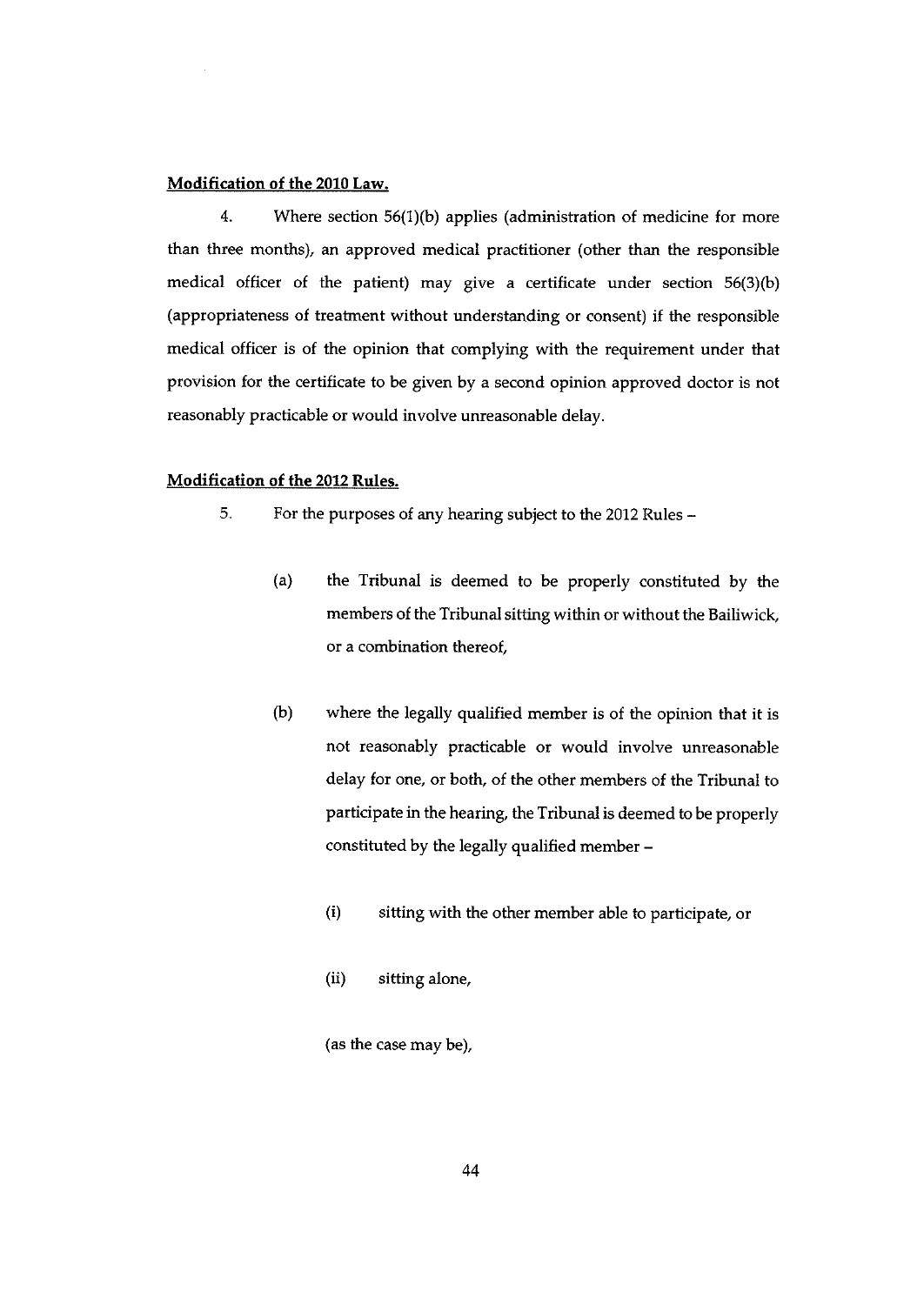- (c) notwithstanding subparagraph (b), where, after hearing from the patient's legal representative or the patient (if unrepresented), the legally qualified member is of the opinion that it is in the patient's interests that the hearing takes place before a single member of the Tribunal (including, but not limited to, where the patient's mental disorder might be adversely affected by the participation of multiple members of the Tribunal by telephone), the Tribunal is deemed to be properly constituted by the legally qualified member sitting alone, and that member may consult with the other members of the Tribunal where it is in the interests of justice to do so, and
- (d) for the avoidance of doubt, the Tribunal may exercise any or all of its powers under the 2010 Law where it is constituted in accordance with this paragraph.

6. Any hearing which takes place in accordance with paragraph 5 shall be deemed for all purposes (including that of determining the lex fori) to have taken place in Guernsey and the courts of Guernsey accordingly have jurisdiction in accordance with Part VI of the Law, and sections 46 and 47 have effect accordingly.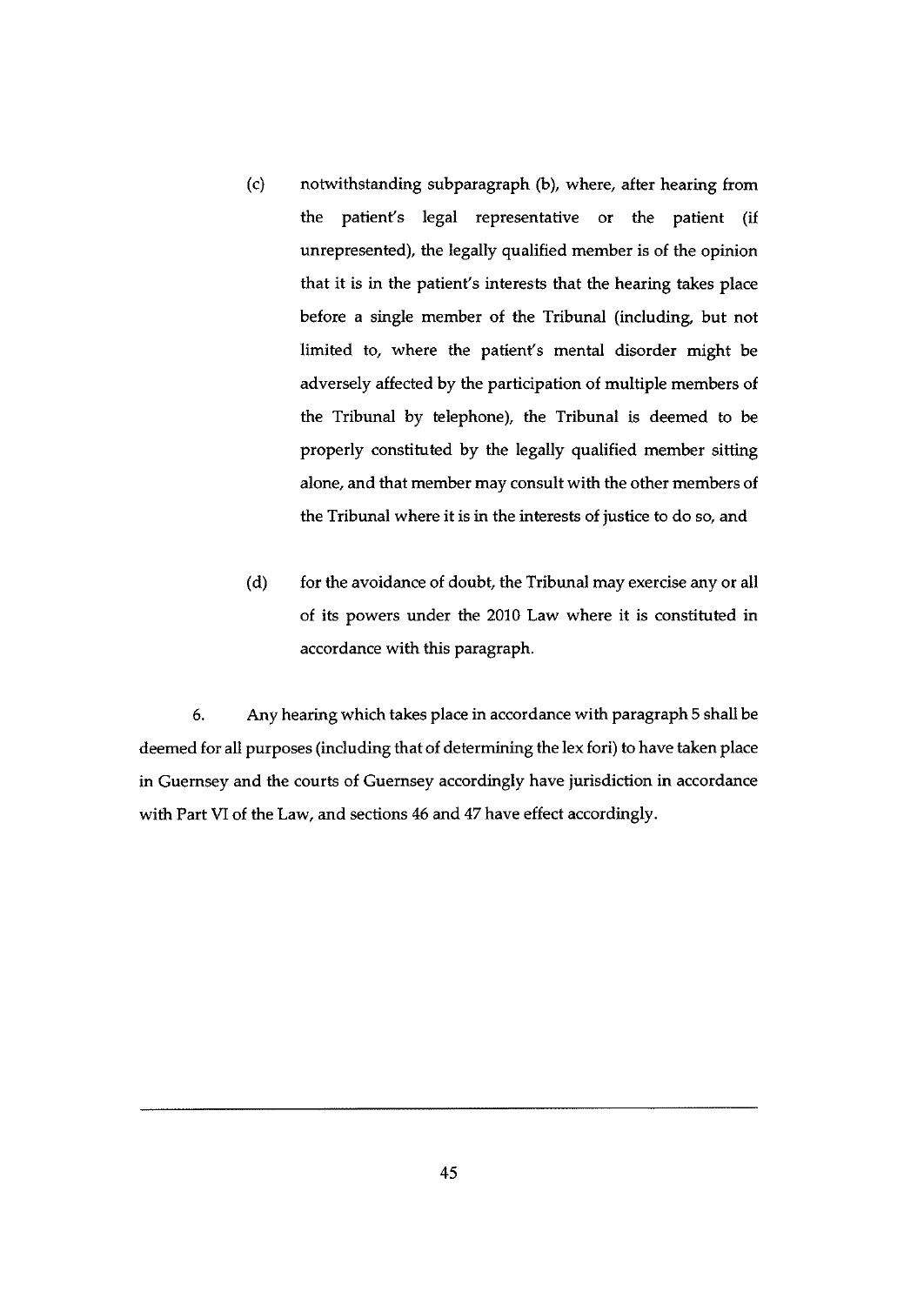#### EXPLANATORY NOTE

#### (This note is not part of the Regulations)

These Regulations are emergency regulations made by the Civil Contingencies Authority under Part 3 of the Civil Contingencies (Bailiwick of Guernsey) Law, 2012 ("the Law"). They are made on the occurrence of an emergency, within the meaning of the Law, in the Bailiwick, arising from the urgent need to prevent, control or mitigate the spread of the virus Severe Acute Respiratory Syndrome Coronavirus 2 and the disease caused thereby, COVID-19 (referred to together in these regulations as coronavirus). They are prefaced with a statement by the Civil Contingencies Authority, as required by section 12(2) of the Law. COVID-19 was made a notifiable disease for the purposes of the Public Health Ordinance, 1936 on 10th February 2020.

These Regulations revoke and re-enact (with minor modifications) regulations previously made by the Civil Contingencies Authority in respect of the coronavirus pandemic.

These Regulations will come into force on the  $30<sup>th</sup>$  October, 2020 and shall have temporary effect only in accordance with the provisions of section 16 (duration and scrutiny of emergency regulations) of the Law.

#### Part I - screening, assessment and powers to detain etc.

This Part places a requirement to self-isolate on persons arriving in the Bailiwick, enables the Medical Officer of Health to place restrictions and requirements on other persons who are or who may be infected with coronavirus, and makes provision in respect of related matters, including powers for the Medical Officer of Health to impose screening requirements, to detain people and to require people to self-isolate. The provisions also create criminal offences and confer powers of enforcement on police officers, and provide for applications to vary or revoke requirements or restrictions imposed under this part to be made to the Royal Court.

#### Part II — miscellaneous and final

The Schedule to these Regulations sets out the modifications to be made to mental health legislation having effect in the Bailiwick.

Paragraph <sup>4</sup> modifies the Mental Health (Bailiwick of Guernsey) Law, 2010 to permit an approved medical practitioner (rather than only a second opinion approved doctor) to provide a certificate for the purposes of section 56 where the practitioner is of the opinion that is not reasonably practicable or would involve unreasonable delay to comply with the unmodified requirement of that section.